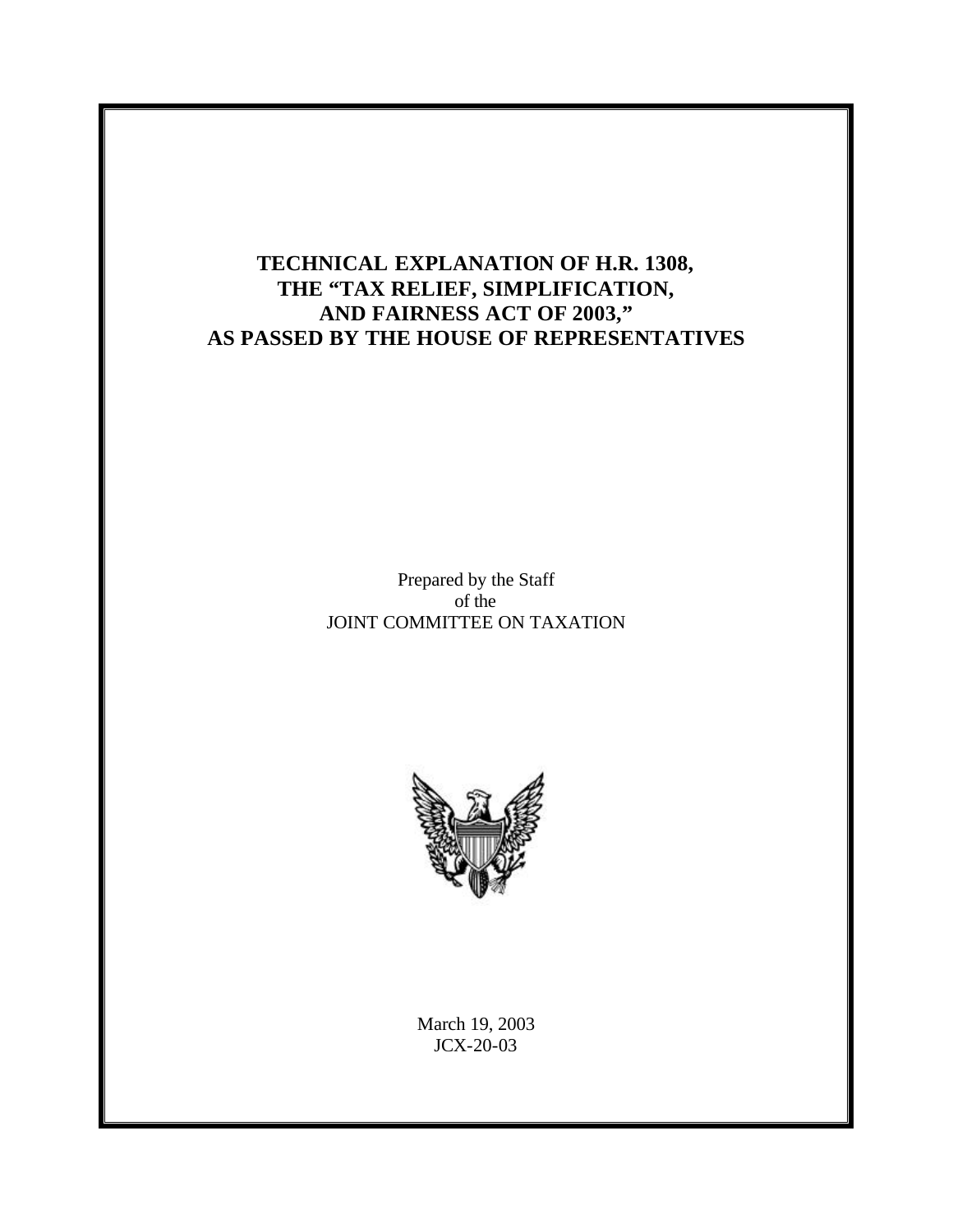## **CONTENTS**

|           |                                                                                                                                                                        | Page |
|-----------|------------------------------------------------------------------------------------------------------------------------------------------------------------------------|------|
|           |                                                                                                                                                                        |      |
|           |                                                                                                                                                                        |      |
|           |                                                                                                                                                                        |      |
| A.        | Modification of the Tax Treatment of Citizenship Relinquishment and Residency<br>Termination (sec. 101 of the bill and secs. 877, 2107, 2501, and 6039G of the Code) 2 |      |
| <b>B.</b> | Suspension of Tax-Exempt Status of Terrorist Organizations (sec. 102 of the bill                                                                                       |      |
| C.        | Sense of the Congress that Tax Reform is Needed to Address the Issue of Corporate                                                                                      |      |
|           |                                                                                                                                                                        |      |
| A.        | Exclusion of Gain on Sale of a Principal Residence by a Member of the Foreign                                                                                          |      |
| B.        | Extension of Certain Tax Relief Provisions to Astronauts (sec. 202 of the bill and                                                                                     |      |
|           |                                                                                                                                                                        |      |
| A.        | Add Vaccines Against Hepatitis A to the List of Taxable Vaccines (sec. 301 of the                                                                                      |      |
| <b>B.</b> | Expand Human Clinical Trials Expenses Qualifying for the Orphan Drug Tax Credit                                                                                        |      |
|           |                                                                                                                                                                        |      |
| A.        |                                                                                                                                                                        |      |
|           |                                                                                                                                                                        |      |
| A.        | Simplification of Excise Tax Imposed on Bows and Arrows (sec. 501 of the bill and                                                                                      |      |
| В.        | Capital Gains Treatment to Apply to Outright Sales of Timber by Landowner                                                                                              |      |
| C.        | Repeal Excise Tax on Fishing Tackle Boxes (sec. 503 of the bill and sec. 4162)                                                                                         |      |
| D.        | Modify At-Risk Rules for Publicly Traded Nonrecourse Debt (sec. 504 of the bill                                                                                        | 22   |
|           |                                                                                                                                                                        |      |
| A.        | Special Rules for Livestock Sold on Account of Weather-Related Conditions                                                                                              |      |
| <b>B.</b> | Coordinate Farmers Income Averaging and the Alternative Minimum Tax (sec. 602                                                                                          | 25   |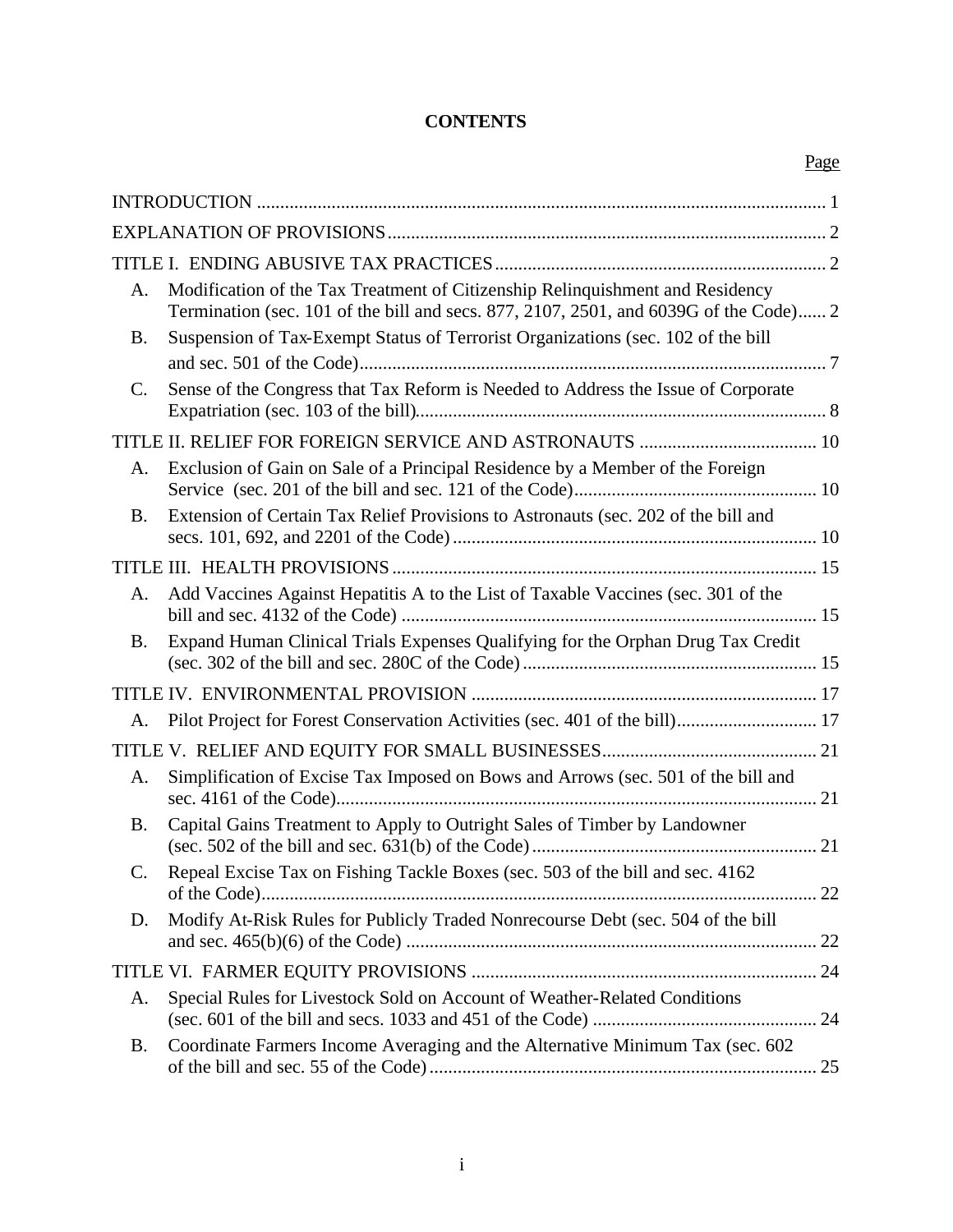# Page

| C. Payment of Dividends on Stock of Cooperatives Without Reducing Patronage           |  |
|---------------------------------------------------------------------------------------|--|
|                                                                                       |  |
| A. No Impact on Social Security Trust Funds Under Title II of the Social Security Act |  |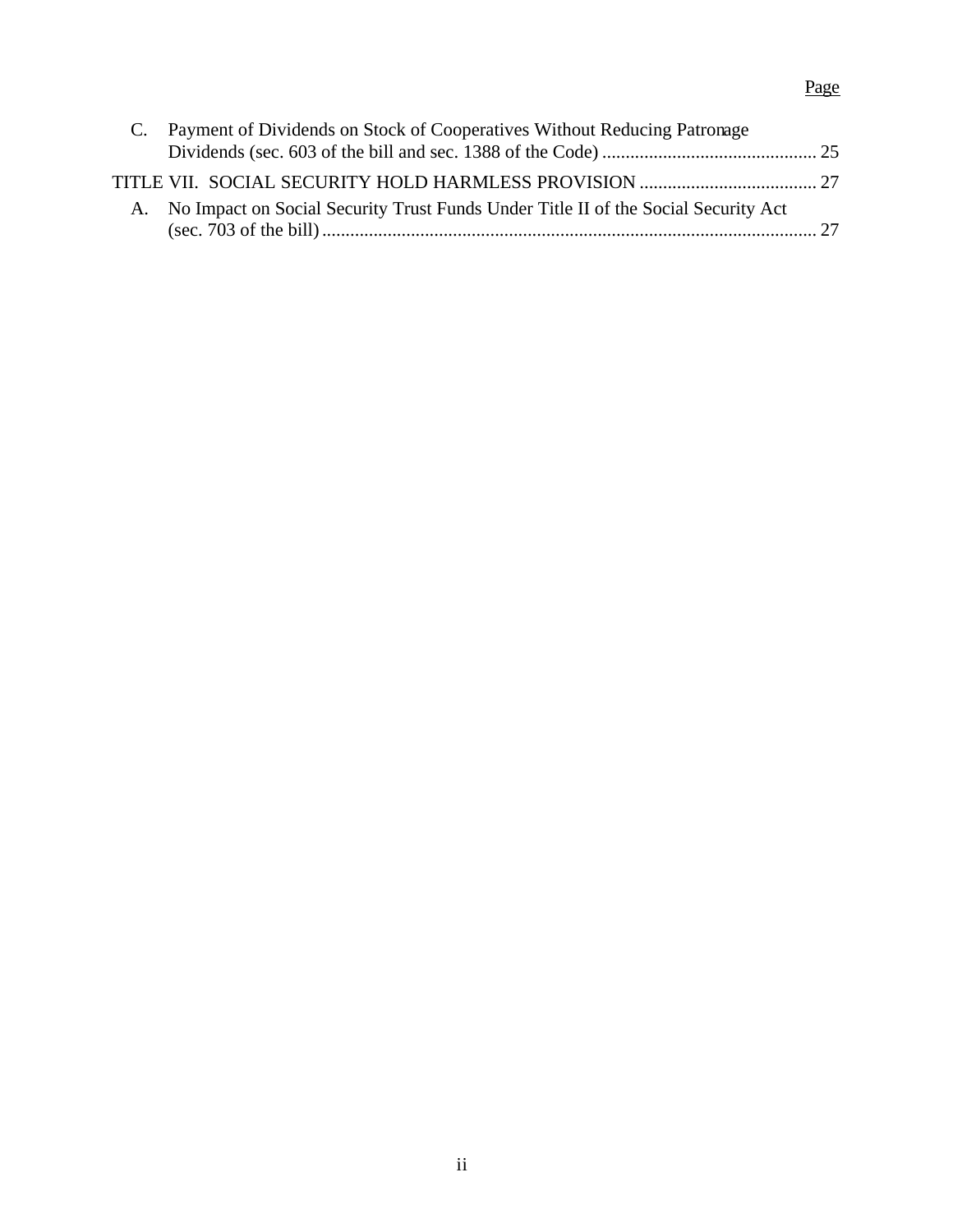## **INTRODUCTION**

This document<sup>1</sup>, prepared by the staff of the Joint Committee on Taxation, provides a technical explanation of H.R. 1308, the "Tax Relief, Simplification, and Fairness Act of 2003," as passed by the House of Representatives.

1

<sup>&</sup>lt;sup>1</sup> This document may be cited as follows: Joint Committee on Taxation, *Technical Explanation of H.R. 1308, the "Tax Relief, Simplification, and Fairness Act of 2003," as Passed by the House of Representatives* (JCX-20-03), March 19, 2003.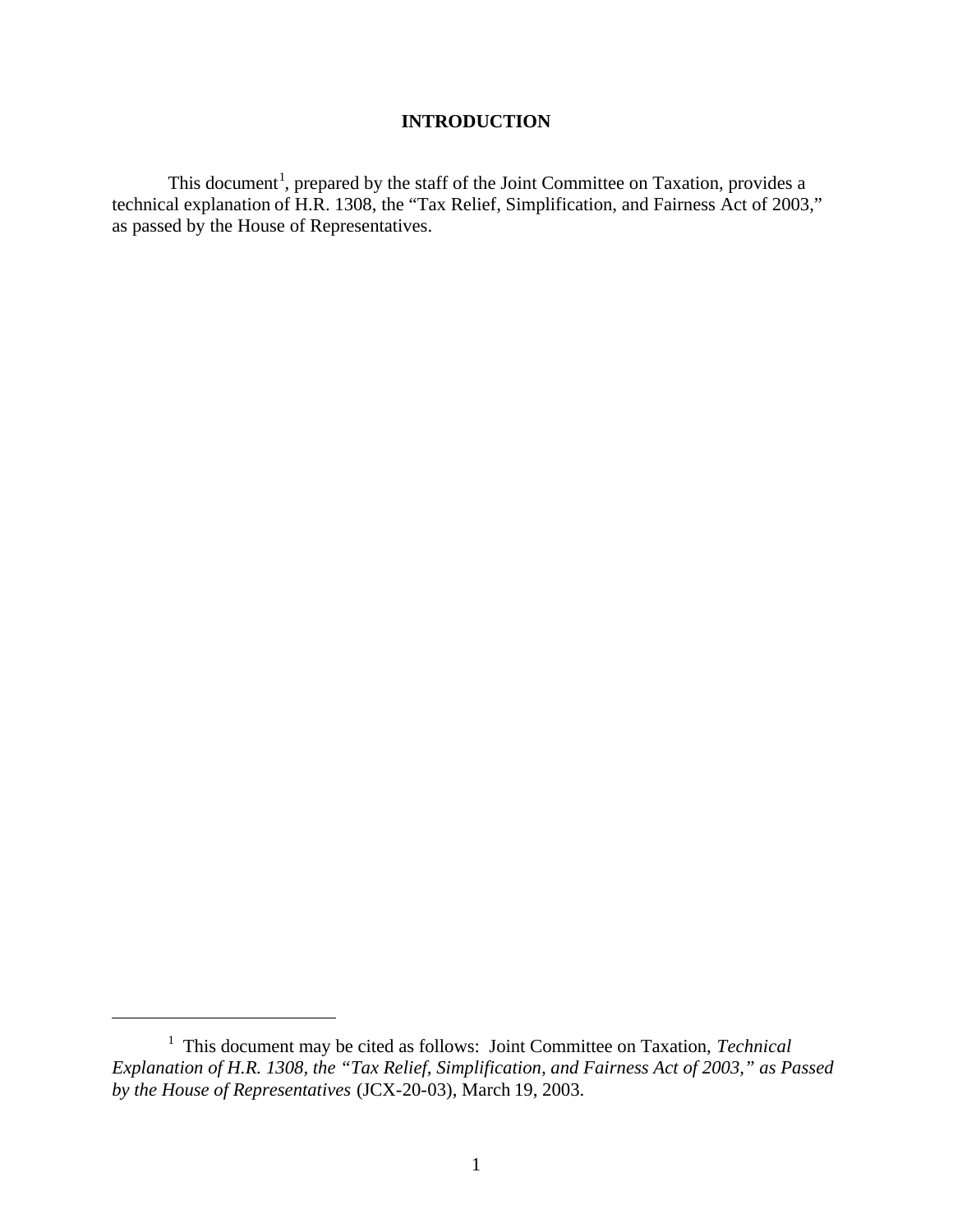#### **EXPLANATION OF PROVISIONS**

## **TITLE I. ENDING ABUSIVE TAX PRACTICES**

## **A. Modification of the Tax Treatment of Citizenship Relinquishment and Residency Termination (sec. 101 of the bill and secs. 877, 2107, 2501, and 6039G of the Code)**

#### **Present Law**

Since 1966, special tax rules have applied to a U.S. citizen who relinquishes U.S. citizenship with a principal purpose of avoiding U.S. taxes. These rules are referred to as the "alternative tax regime." In 1996, several significant changes were made to the alternative tax regime. These amendments followed press reports and Congressional hearings indicating that a small number of very wealthy individuals had relinquished their U.S. citizenship to avoid U.S. income, estate, and gift taxes, while nevertheless maintaining significant contacts with the United States.

Under present law, the alternative tax regime applies both to U.S. citizens who relinquish citizenship and long-term residents who terminate residency with a principal purpose of avoiding U.S. taxes. A U.S. citizen who relinquishes citizenship or a long-term resident who terminates residency is treated as having done so with a principal purpose of tax avoidance (and, thus, generally is subject to the alternative tax regime) if: (1) the individual's average annual U.S. Federal income tax liability for the five taxable years preceding citizenship relinquishment or residency termination exceeds \$100,000; or (2) the individual's net worth on the date of citizenship relinquishment or residency termination equals or exceeds \$500,000. These amounts are adjusted annually for inflation. Certain categories of individuals may avoid being deemed to have a tax avoidance purpose for relinquishing citizenship or terminating residency by submitting a ruling request to the IRS regarding whether the individual relinquished citizenship or terminated residency principally for tax reasons.

Under present law, the Immigration and Nationality Act governs the determination of when a U.S. citizen is treated for U.S. Federal tax purposes as having relinquished citizenship. Similarly, an individual's U.S. residency is considered terminated for U.S. Federal tax purposes when the individual ceases to be a lawful permanent resident under the immigration law (or is treated as a resident of another country under a tax treaty and does not waive the benefits of such treaty). In view of this reliance on immigration-law status, it is possible in many instances for a U.S. citizen or resident to convert his or her Federal tax status to that of a nonresident noncitizen without notifying the IRS.

Under the alternative tax regime, a former citizen or long-term resident is subject to an alternative method of income taxation for 10 years following citizenship relinquishment or residency termination. For the 10-year period, the individual is subject to tax only on U.S. source income at the rates applicable to U.S. citizens, rather than the rates applicable to noncitizens who are nonresidents. However, for this purpose, U.S.-source income has a broader scope than it does for normal U.S. Federal tax purposes and includes, for example, gain from the sale of U.S. corporate stock or debt obligations. The alternative tax regime applies only if it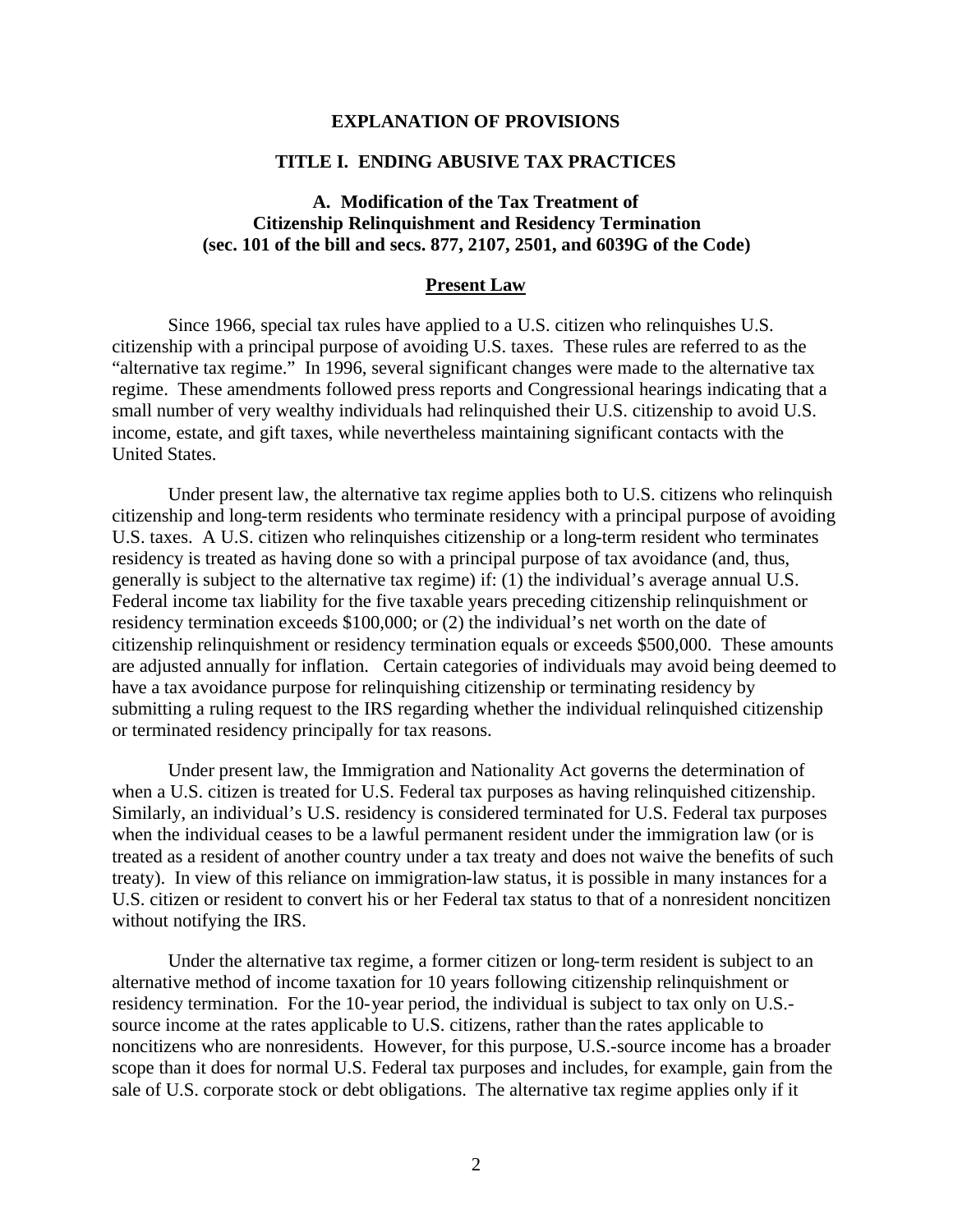results in a higher U.S. tax liability than the liability that would result if the individual were taxed as a noncitizen who is a nonresident.

In addition, the alternative tax regime includes special estate and gift tax rules. Under present law, estates of nonresident noncitizens are subject to U.S. estate tax on U.S.-situated property. For these purposes, stock in a foreign corporation generally is not treated as U.S. situated property, even if the foreign corporation itself owns U.S.-situated property. However, a special estate tax rule (sec. 2107) applies to former citizens and former long-term residents who are subject to the alternative tax regime. Under this rule, certain closely-held foreign stock owned by the former citizen or former long-term resident is includible in his or her gross estate to the extent that the foreign corporation owns U.S.-situated assets, if the former citizen or former long-term resident dies within 10 years of citizenship relinquishment or residency termination. This rule prevents former citizens and former long-term residents who are subject to the alternative tax regime from avoiding U.S. estate tax through the expedient of transferring U.S.-situated assets to a foreign corporation (subject to income tax on any appreciation under section 367). In addition, under the alternative tax regime, the individual is subject to gift tax on gifts of U.S.-situated intangibles, such as U.S. stock, made during the 10 years following citizenship relinquishment or residency termination.

Anti-abuse rules are provided to prevent circumvention of the alternative tax regime through conversion of U.S.-source income or property to foreign-source income or property. Thus, the alternative tax regime applies to foreign property acquired in nonrecognition transactions. Amounts earned by former citizens and former long-term residents through controlled foreign corporations are subject to the alternative tax regime. The 10-year liability period is suspended during any time at which a former citizen's or former long-term resident's risk of loss with respect to property subject to the alternative tax regime is substantially diminished, among other measures.

Individuals subject to the alternative tax regime are required to provide certain tax information, including tax identification numbers, upon relinquishment of citizenship or termination of residency. The penalty for failure to provide the required tax information is the greater of \$1,000 or five percent of the tax imposed under the alternative tax regime for the year. In addition, the U.S. Department of State and other governmental agencies are required to provide this information to the IRS.

Under present law, U.S. citizens who relinquish citizenship and long-term residents who terminate residency generally are required to provide information about their assets held at the time of their citizenship relinquishment or residency termination. If the collective fair market value of the former citizen's or former long-term resident's assets exceeds \$500,000, then detailed information about the individual's assets must be provided. However, this information generally is required to be provided only once.

Former citizens and former long-term residents who are subject to the alternative tax regime also are required to file annual income tax returns, but only in the event that they owe U.S. Federal income tax. If a tax return is required, the former citizen or former long-term resident is required to provide the IRS with a statement setting forth (generally by category) all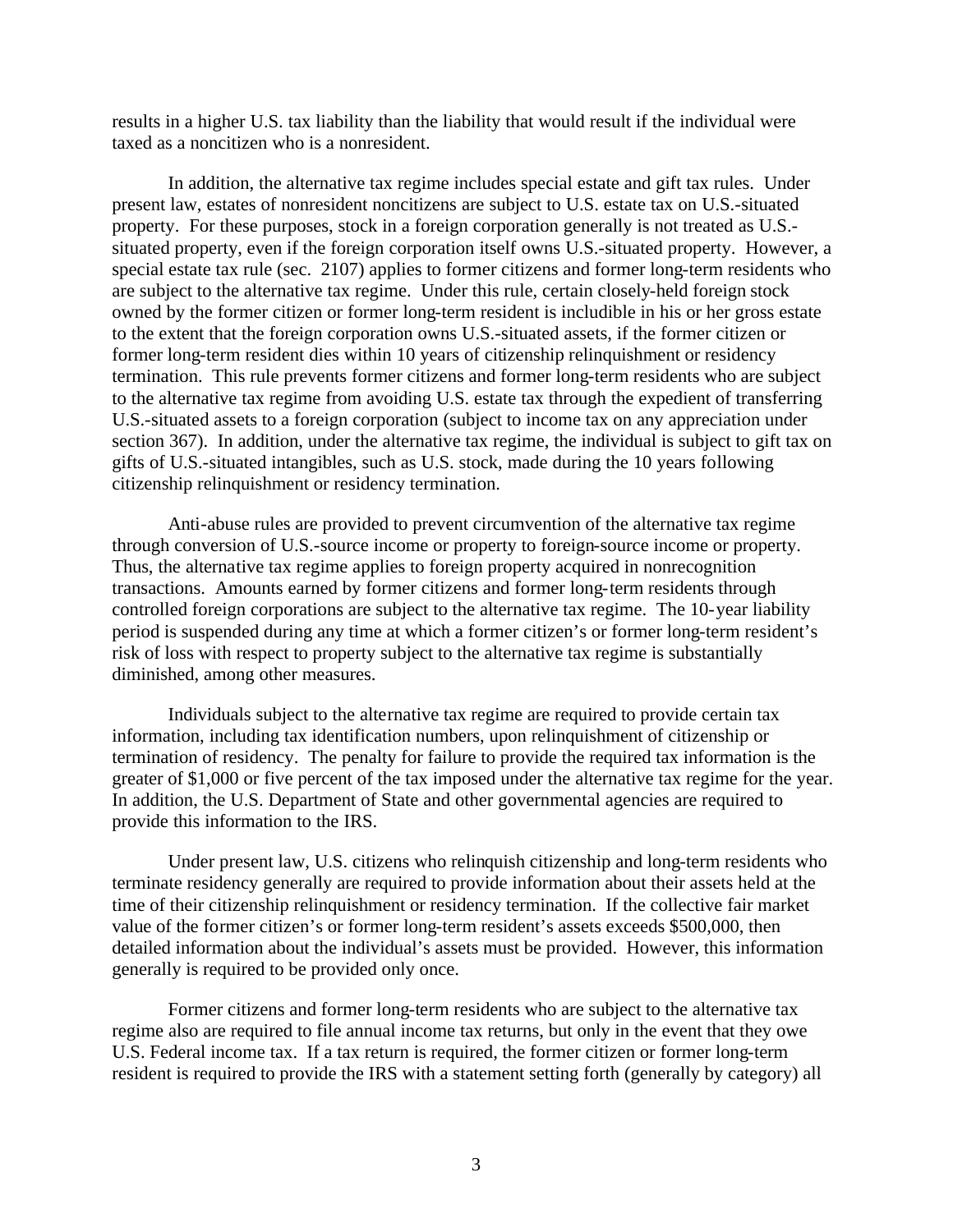items of U.S.-source and foreign-source gross income, but no detailed information with respect to all assets held by the individual.

## **Explanation of Provision**

## **In general**

The bill provides: (1) objective standards for determining whether former citizens or former long-term residents are subject to the alternative tax regime; (2) tax-based (instead of immigration-based) rules for determining when an individual is no longer a U.S. citizen or longterm resident for U.S. Federal tax purposes; (3) the imposition of full U.S. taxation for individuals who are subject to the alternative tax regime and who return to the United States for extended periods; (4) imposition of U.S. gift tax on gifts of stock of certain closely-held foreign corporations that hold U.S.-situated property; and (5) an annual return-filing requirement for individuals who are subject to the alternative tax regime, for each of the 10 years following citizenship relinquishment or residency termination.

### **Objective rules for the alternative tax regime**

The bill replaces the subjective determination of tax avoidance as a principal purpose for citizenship relinquishment or residency termination under present law with objective rules.<sup>2</sup> Under the bill, a former citizen or former long-term resident would be subject to the alternative tax regime for a 10-year period following citizenship relinquishment or residency termination, unless the former citizen or former long-term resident: (1) establishes that his or her average annual net income tax liability for the five preceding years does not exceed \$122,000 (adjusted for inflation after 2003) and his or her net worth does not exceed \$2 million, or alternatively satisfies limited, objective exceptions for dual citizens and minors who have had no substantial contact with the United States; and (2) certifies under penalties of perjury that he or she has complied with all U.S. Federal tax obligations for the preceding five years and provides such evidence of compliance as the Secretary of the Treasury may require.

The monetary thresholds under the bill replace the present-law inquiry into the taxpayer's intent. In addition, the bill eliminates the present-law process of IRS ruling requests.

The alternative tax regime does not apply to a former citizen who is a dual citizen or a minor with no substantial contacts with the United States prior to relinquishing citizenship. These exceptions for dual citizens and minors retain the present-law definitions of such individuals found in sections  $877(c)(2)(A)$  and  $877(c)(2)(C)$ . If a former citizen or former longterm resident exceeds the monetary thresholds, that person is excluded from the alternative tax regime if he or she falls within one of the specified exceptions (provided that the requirement of certification and proof of compliance with Federal tax obligations is met). These exceptions provide relief to individuals who have never had any substantial connections with the United States, as measured by certain objective criteria, and eliminate IRS inquiries as to the subjective intent of such taxpayers.

 $2$  Section 877(a).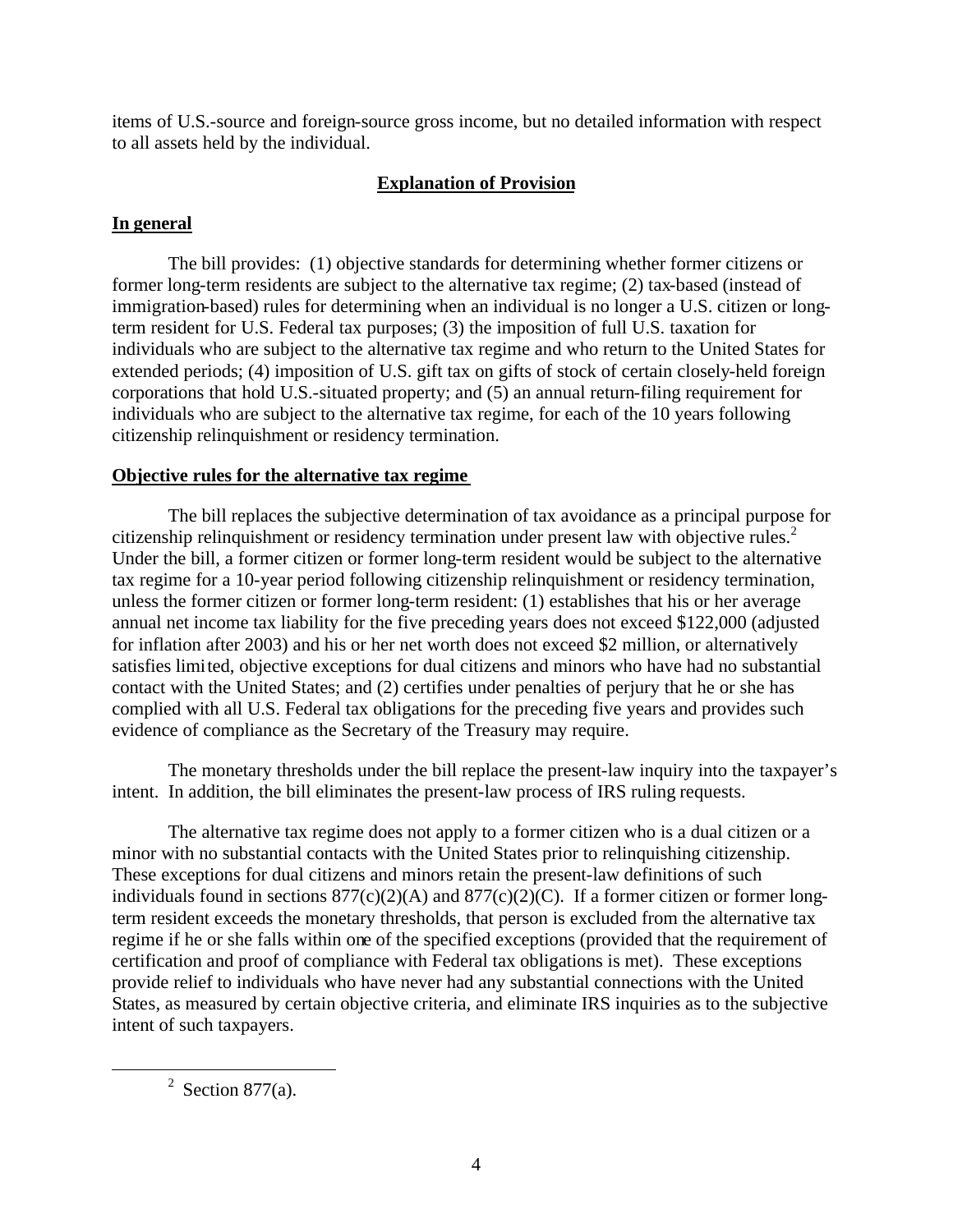In order to be excepted from the application of the alternative tax regime under the bill, whether by reason of falling below the net worth and income tax liability thresholds or qualifying for the dual-citizen or minor exceptions, the former citizen or former long-term resident also is required to certify, under penalties of perjury, that he or she has complied with all U.S. Federal tax obligations for the five years preceding the relinquishment of citizenship or termination of residency and to provide such documentation as the Secretary of the Treasury may require evidencing such compliance (*e.g.*, tax returns, proof of tax payments). Until such time, the individual remains subject to the alternative tax regime. It is intended that the IRS should continue to verify that the information submitted was accurate, and it is intended that the IRS should randomly audit such persons to assess compliance.

## **Termination of U.S. citizen or long-term resident status for U.S. Federal income tax purposes**

Under the bill, an individual continues to be treated as a U.S. citizen or long-term resident for U.S. Federal tax purposes, including for purposes of section 7701(b)(10), until the individual: (1) gives notice of an expatriating act or termination of residency (with the requisite intent to relinquish citizenship or terminate residency) to the Secretary of State or the Secretary of Homeland Security, respectively; and (2) files a complete and accurate tax information statement with the IRS.

## **Sanction for individuals subject to the individual tax regime who return to the United States for extended periods**

The bill provides that a former citizen or former long-term resident who is subject to the alternative tax regime and who is present in the United States for more than 30 days in any calendar year during the 10-year period following citizenship relinquishment or residency termination is treated as a U.S. resident for that calendar year and thus is subject to U.S. Federal income tax on a worldwide basis.

Similarly, if an individual subject to the alternative tax regime is present in the United States for more than 30 days in any year during the 10-year period following citizenship relinquishment or residency termination, and the individual dies during that year, he or she is treated as U.S. resident, and the individual's worldwide estate is subject to U.S. estate tax. Likewise, if an individual subject to the alternative tax regime is present in the United States for more than 30 days in any year during the 10-year period following citizenship relinquishment or residency termination, the individual is subject to U.S. gift tax on any transfer of his or her worldwide assets by gift during that year.

For purposes of these rules, an individual is treated as present in the United States on any day if such individual is physically present in the United States at any time during that day, with no exceptions. The present-law exceptions from being treated as present in the United States for residency purposes $3$  do not apply for this purpose.

<sup>&</sup>lt;sup>3</sup> Sections 7701(b)(3)(D), 7701(b)(5) and 7701(b)(7)(B)-(D).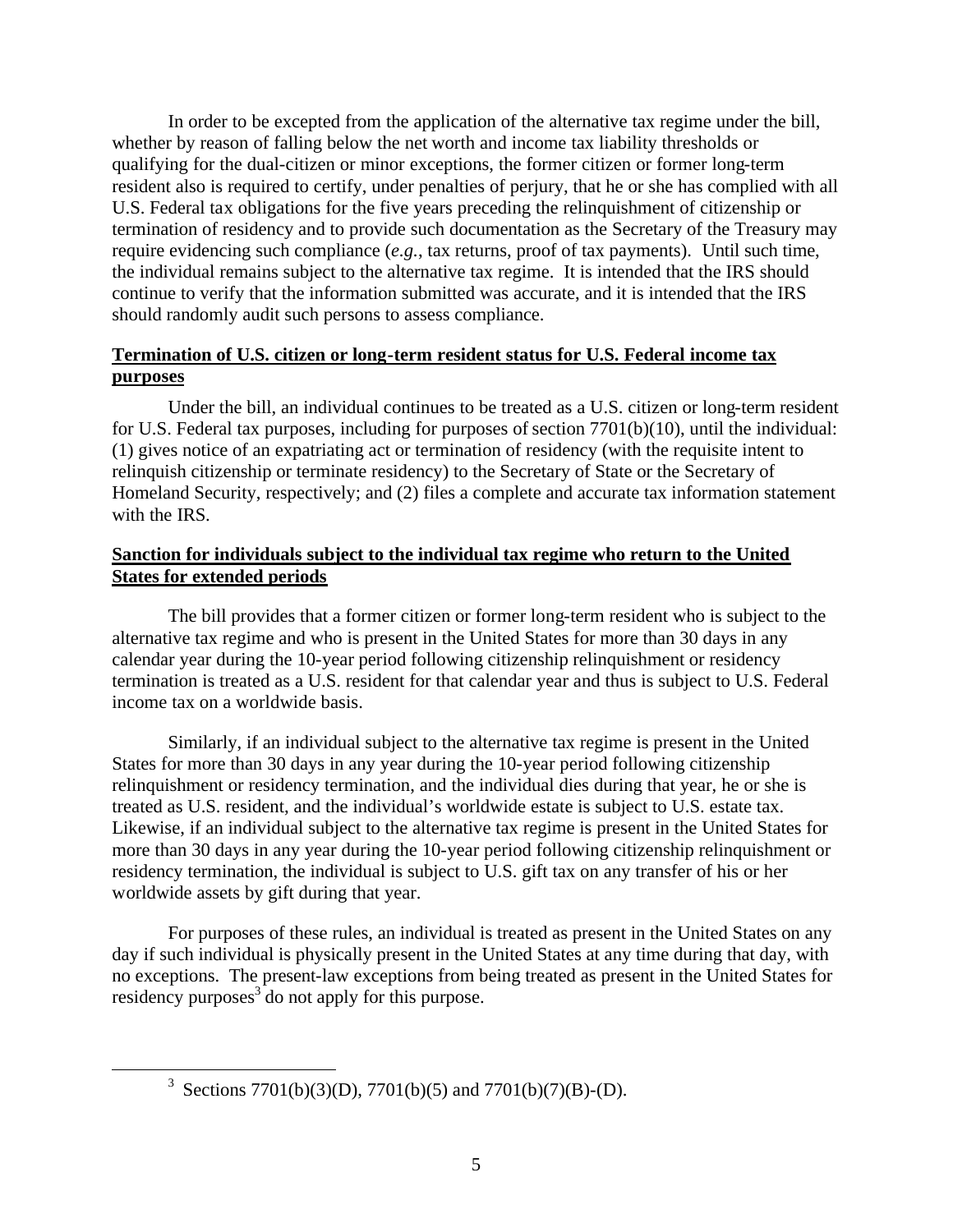#### **Imposition of gift tax with respect to stock of certain closely held foreign corporations**

The bill provides that gifts of stock of certain closely-held foreign corporations by a former citizen or former long-term resident who is subject to the alternative tax regime are subject to gift tax, if the gift is made within the 10-year period after citizenship relinquishment or residency termination. The gift tax rule applies if: (1) the former citizen or former long-term resident, before making the gift, directly or indirectly owns 10 percent or more of the total combined voting power of all classes of stock entitled to vote of the foreign corporation; and (2) directly or indirectly, is considered to own more than 50 percent of (a) the total combined voting power of all classes of stock entitled to vote in the foreign corporation, or (b) the total value of the stock of such corporation. If this stock ownership test is met, then taxable gifts of the former citizen or former long-term resident include that proportion of the fair market value of the foreign stock transferred by the individual, at the time of the gift, which the fair market value of any assets owned by such foreign corporation and situated in the United States (at the time of gift) bears to the total fair market value of all assets owned by such foreign corporation (at the time of gift).

This gift tax rule applies to a former citizen or former long-term resident who is subject to the alternative tax regime and who owns stock in a foreign corporation at the time of the gift, regardless of how such stock was acquired (*e.g.*, whether issued originally to the donor, purchased, or received as a gift or bequest).

#### **Annual return**

The bill requires former citizens and former long-term residents to file an annual return for each year following citizenship relinquishment or residency termination in which they are subject to the alternative tax regime. The annual return is required even if no U.S. Federal income tax is due. The annual return requires certain information, including information on the permanent home of the individual, the individual's country of residency, the number of days the individual was present in the United States for the year, and detailed information about the individual's income and assets that are subject to the alternative tax regime.

Former citizens and former long-term residents who are subject to the alternative tax regime are required to provide annual income and balance sheet information on their U.S. assets, as well as foreign assets that are subject to U.S. tax under the alternative tax regime. This requirement includes information relating to foreign stock potentially subject to the special estate tax rule of section 2107(b) and the gift tax rules of this bill.

If the individual fails to file the statement in a timely manner or fails correctly to include all the required information, the individual is required to pay a penalty of \$5,000. The \$5,000 penalty does not apply if it is shown that the failure is due to reasonable cause and not to willful neglect.

#### **Effective Date**

The bills apply to individuals who relinquish citizenship or terminate long-term residency after February 27, 2003.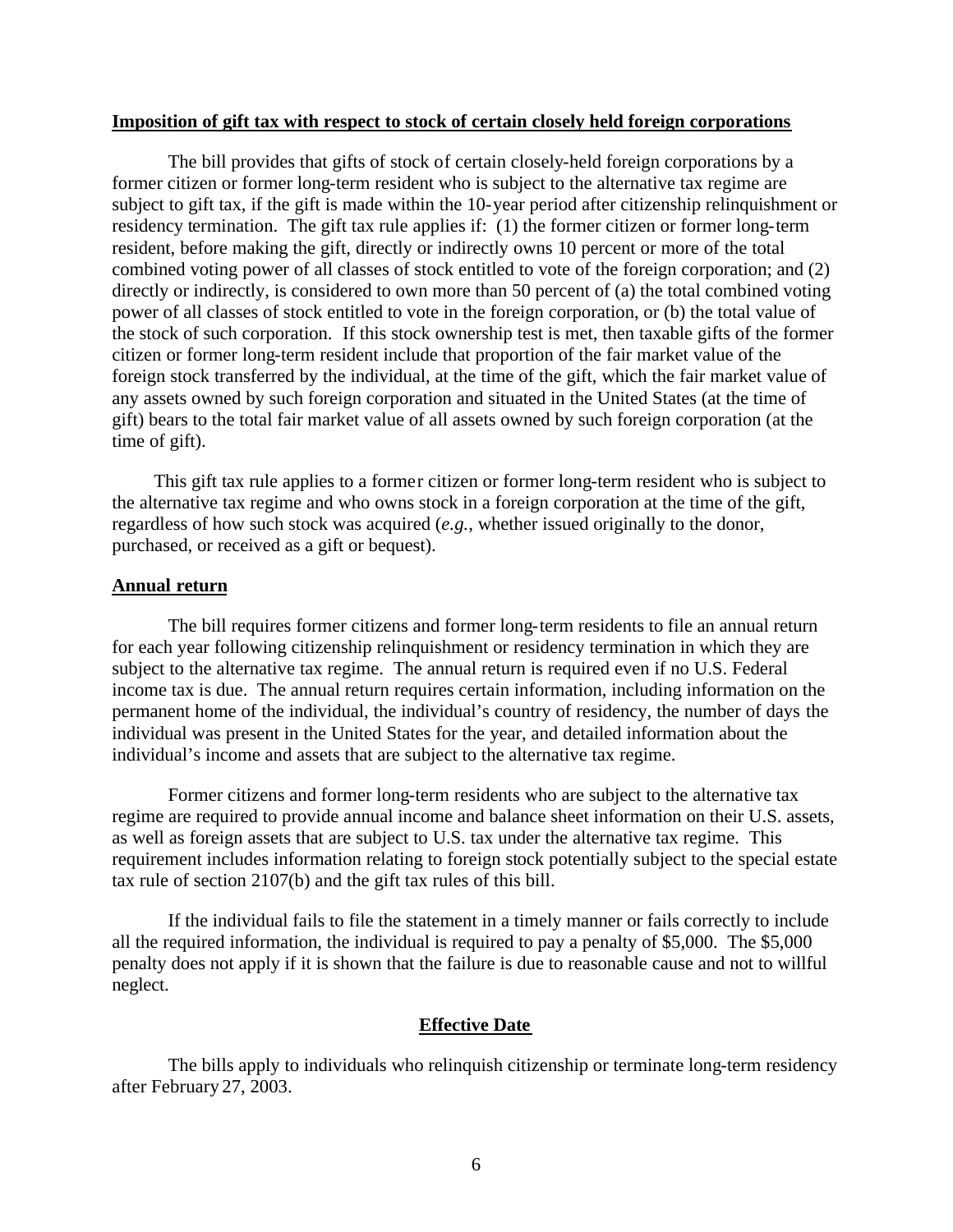### **B. Suspension of Tax-Exempt Status of Terrorist Organizations (sec. 102 of the bill and sec. 501 of the Code)**

#### **Present Law**

Under present law, the Internal Revenue Service generally issues a letter revoking recognition of an organization's tax-exempt status only after (1) conducting an examination of the organization, (2) issuing a letter to the organization proposing revocation, and (3) allowing the organization to exhaust the administrative appeal rights that follow the issuance of the proposed revocation letter. In the case of an organization described in section  $501(c)(3)$ , the revocation letter immediately is subject to judicial review under the declaratory judgment procedures of section 7428. To sustain a revocation of tax-exempt status under section 7428, the IRS must demonstrate that the organization is no longer entitled to exemption. There is no procedure under present law for the IRS to suspend the tax-exempt status of an organization.

To combat terrorism, the Federal government has designated a number of organizations as terrorist organizations or supporters of terrorism under the Immigration and Nationality Act, the International Emergency Economic Powers Act, and the United Nations Participation Act of 1945.

### **Explanation of Provision**

The bill suspends the tax-exempt status of an organization that is exempt from tax under section 501(a) for any period during which the organization is designated or identified by U.S. Federal authorities as a terrorist organization or supporter of terrorism. The bill also makes such an organization ineligible to apply for tax exemption under section 501(a). The period of suspension runs from the date the organization is first designated or identified (or from the date of enactment of the bill, whichever is later) to the date when all designations or identifications with respect to the organization have been rescinded pursuant to the law or Executive order under which the designation or identification was made.

The bill describes a terrorist organization as an organization that has been designated or otherwise individually identified (1) as a terrorist organization or foreign terrorist organization under the authority of section  $212(a)(3)(B)(vi)(II)$  or section 219 of the Immigration and Nationality Act; (2) in or pursuant to an Executive order that is related to terrorism and issued under the authority of the International Emergency Economic Powers Act or section 5 of the United Nations Participation Act for the purpose of imposing on such organization an economic or other sanction; or (3) in or pursuant to an Executive order that refers to the bill and is issued under the authority of any Federal law if the organization is designated or otherwise individually identified in or pursuant to such Executive order as supporting or engaging in terrorist activity (as defined in section  $212(a)(3)(B)$  of the Immigration and Nationality Act) or supporting terrorism (as defined in section 140(d)(2) of the Foreign Relations Authorization Act, Fiscal Years 1988 and 1989). During the period of suspension, no deduction is allowed under the bill for any contribution to a terrorist organization under section 170, 545(b)(2), 556(b)(2), 642(c), 2055, 2106(a)(2), or 2522.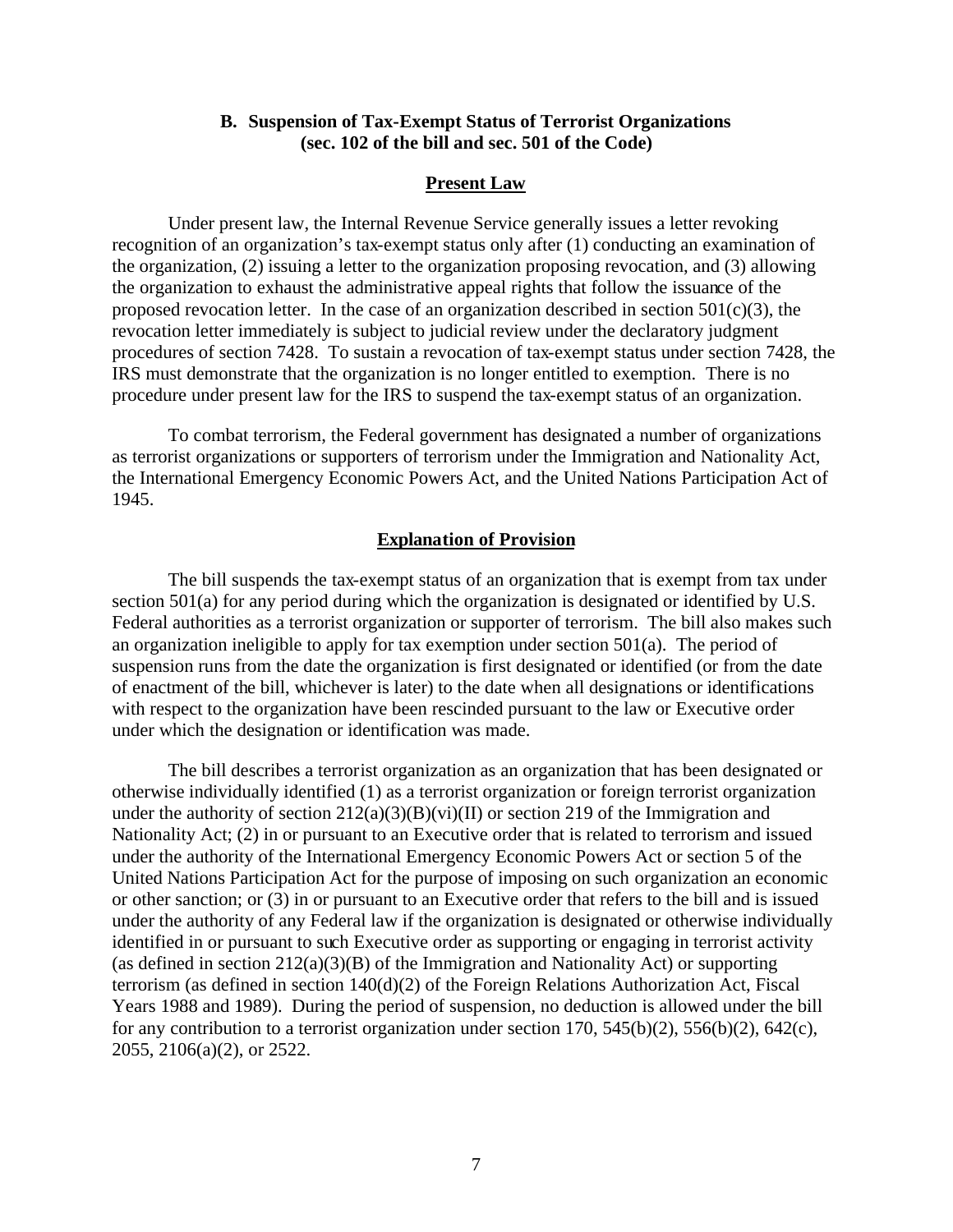No organization or other person may challenge, under section 7428 or any other provision of law, in any administrative or judicial proceeding relating to the Federal tax liability of such organization or other person, the suspension of tax-exemption, the ineligibility to apply for tax-exemption, a designation or identification described above, the timing of the period of suspension, or a denial of deduction described above. The suspended organization may maintain other suits or administrative actions against the agency or agencies that designated or identified the organization, for the purpose of challenging such designation or identification (but not the suspension of tax-exempt status under this provision).

If the tax-exemption of an organization is suspended and each designation and identification that has been made with respect to the organization is determined to be erroneous pursuant to the law or Executive order making the designation or identification, and such erroneous designation results in an overpayment of income tax for any taxable year with respect to such organization, a credit or refund (with interest) with respect to such overpayment shall be made. If the operation of any law or rule of law (including res judicata) prevents the credit or refund at any time, the credit or refund ma y nevertheless be allowed or made if the claim for such credit or refund is filed before the close of the one-year period beginning on the date that the last remaining designation or identification with respect to the organization is determined to be erroneous.

The bill directs the IRS to update the listings of tax-exempt organizations to take account of organizations that have had their exemption suspended and to publish notice to taxpayers of the suspension of an organization's tax-exemption and the fact that contributions to such organization are not deductible during the period of suspension.

## **Effective Date**

The bill is effective for designations made before, on, or after the date of enactment.

## **C. Sense of the Congress that Tax Reform is Needed to Address the Issue of Corporate Expatriation (sec. 103 of the bill)**

## **Present Law**

The United States employs a "worldwide" tax system, under which domestic corporations generally are taxed on all income, whether derived in the United States or abroad. Income earned by a domestic parent corporation from foreign operations conducted by foreign corporate subsidiaries generally is subject to U.S. tax when the income is distributed as a dividend to the domestic corporation. Until such repatriation, the U.S. tax on such income is generally deferred. However, certain anti-deferral regimes may cause the domestic parent corporation to be taxed on a current basis in the United States with respect to certain categories of passive or highly mobile income earned by its foreign subsidiaries, regardless of whether the income has been distributed as a dividend to the domestic parent corporation. The main anti-deferral regimes in this context are the controlled foreign corporation rules of subpart  $F<sup>4</sup>$  and the passive foreign investment

 $4$  Secs. 951-964.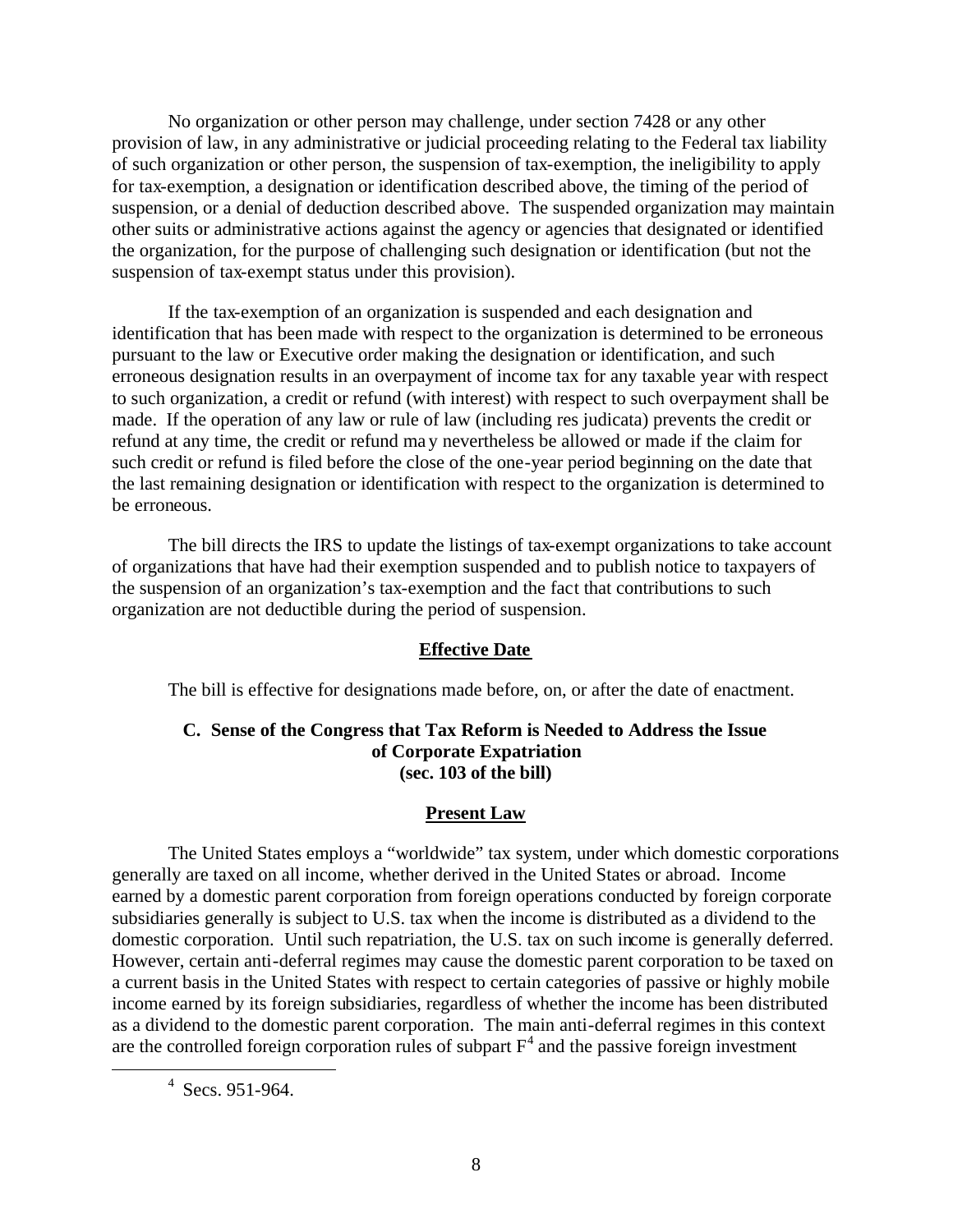company rules.<sup>5</sup> A foreign tax credit is generally available to offset, in whole or in part, the U.S. tax owed on this foreign-source income, whether repatriated as an actual dividend or included under one of the anti-deferral regimes.

## **Explanation of Provision**

The bill finds that the U.S. tax laws are overly complex and burdensome, placing domestically owned companies at a competitive disadvantage relative to foreign-owned companies, and thus creating an incentive for domestically owned companies to become foreignowned, via inversion or otherwise. The bill expresses the Sense of the Congress "that passage of legislation to fix the underlying problems with our tax laws is essential and should occur as soon as possible, so United States corporations will not face the current pressures to engage in inversion transactions."

## **Effective Date**

The provision is effective on the date of enactment.

<sup>&</sup>lt;sup>5</sup> Secs. 1291-1298.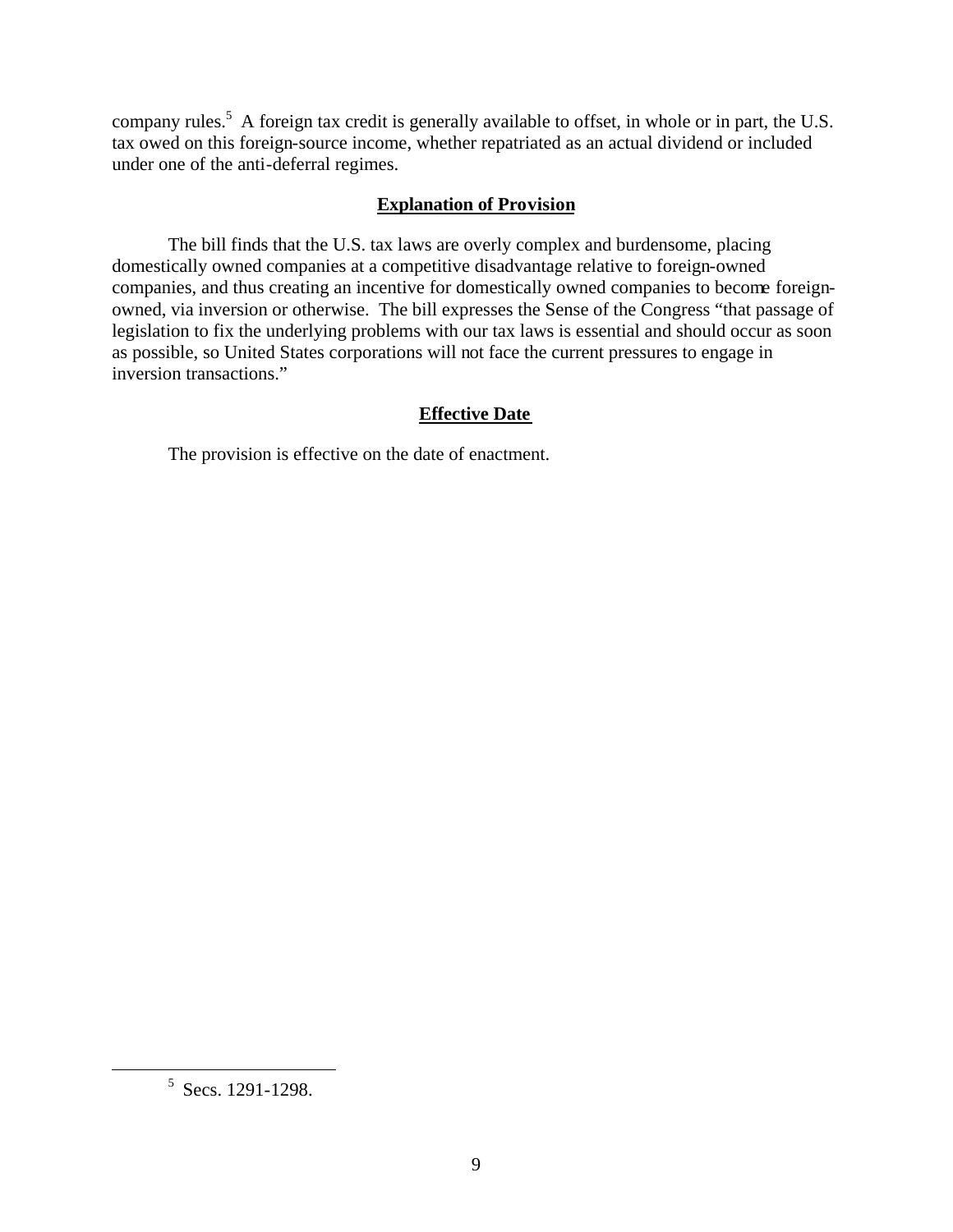#### **TITLE II. RELIEF FOR FOREIGN SERVICE AND ASTRONAUTS**

## **A. Exclusion of Gain on Sale of a Principal Residence by a Member of the Foreign Service (sec. 201 of the bill and sec. 121 of the Code)**

#### **Present Law**

Under present law, an individual taxpayer may exclude up to \$250,000 (\$500,000, if married filing a joint return) of gain realized on the sale or exchange of a principal residence. To be eligible for the exclusion, the taxpayer must have owned and used the residence as a principal residence for at least two of the five years ending on the sale or exchange. A taxpayer who fails to meet these requirements by reason of a change of place of employment, health, or, to the extent provided under regulations, unforeseen circumstances is able to exclude an amount equal to the fraction of the \$250,000 (\$500,000 if married filing a joint return) that is equal to the fraction of the two years that the ownership and use requirements are met. There are no special rules relating to members of the uniformed services or the Foreign Service of the United States.

#### **Explanation of Provision**

Under the bill, an individual may elect to suspend for a maximum of five years the fiveyear test period for ownership and use during certain absences due to service in the Foreign Service of the United States. If the election is made, the five-year period ending on the date of the sale or exchange of a principal residence does not include any period up to five years during which the taxpayer or the taxpayer's spouse is on qualified official extended duty in the Foreign Service of the United States. For these purposes, qualified official extended duty is any period of extended duty in the Foreign Service of the United States while serving at a place of duty at least 150 miles away from the taxpayer's principal residence or under orders compelling residence in Government furnished quarters. Extended duty is defined as any period of duty pursuant to a call or order to such duty for a period in excess of 180 days or for an indefinite period. The election may be made with respect to only one property for a suspension period**.**

#### **Effective Date**

The provision is effective for sales or exchanges after May 6, 1997.

#### **B. Extension of Certain Tax Relief Provisions to Astronauts (sec. 202 of the bill and secs. 101, 692, and 2201 of the Code)**

#### **Present Law**

#### **In general**

The Victims of Terrorism Tax Relief Act of 2001 (the "Victims Bill") provided certain income and estate tax relief to individuals who die from wounds or injury incurred as a result of the terrorist attacks against the United States on September 11, 2001, and April 19, 1995 (the bombing of the Alfred P. Murrah Federal Building in Oklahoma City) or as a result of illness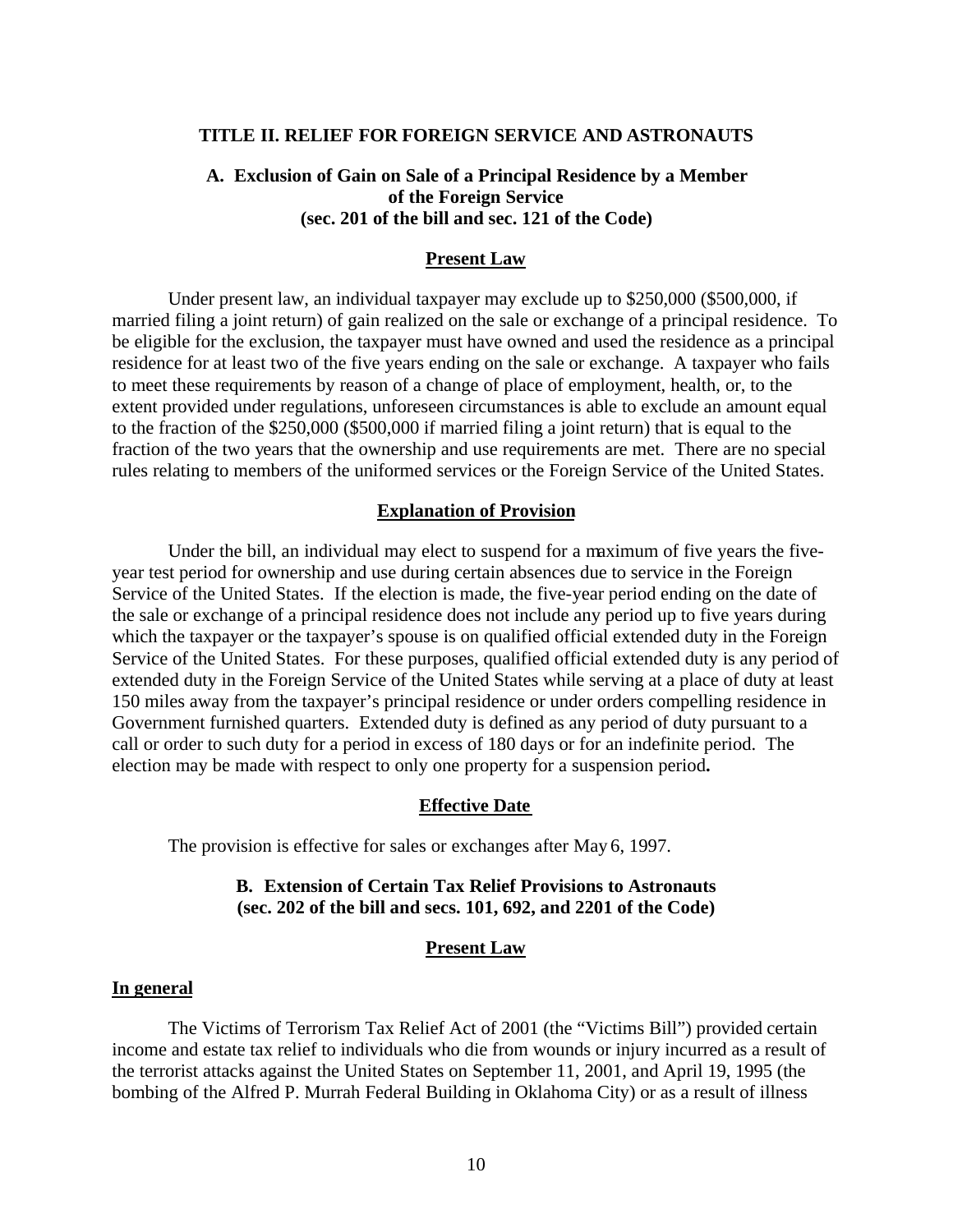incurred due to an attack involving anthrax that occurred on or after September 11, 2001, and before January 1, 2002.

## **Income tax relief**

 $\overline{a}$ 

The Victims Bill extended relief similar to the present-law treatment of military or civilian employees of the United States who die as a result of terrorist or military activity outside the United States to individuals who die as a result of wounds or injury which were incurred as a result of the terrorist attacks that occurred on September 11, 2001, or April 19, 1995, and individuals who die as a result of illness incurred due to an attack involving anthrax that occurs on or after September 11, 2001, and before January 1, 2002. Under the Victims Bill, such individuals generally are exempt from income tax for the year of death and for prior taxable years beginning with the taxable year prior to the taxable year in which the wounds or injury occurred.<sup>6</sup> The exemption applies to these individuals whether killed in an attack (e.g., in the case of the September 11, 2001, attack in one of the four airplanes or on the ground) or in rescue or recovery operations.

Present law provides a minimum tax relief benefit of \$10,000 to each eligible individual regardless of the income tax liability of the individual for the eligible tax years. If an eligible individual's income tax for years eligible for the exclusion under the provision is less than \$10,000, the individual is treated as having made a tax payment for such individual's last taxable year in an amount equal to the excess of \$10,000 over the amount of tax not imposed under the provision.

Subject to rules prescribed by the Secretary, the exemption from tax does not apply to the tax attributable to (1) deferred compensation which would have been payable after death if the individual had died other than as a specified terrorist victim, or (2) amounts payable in the taxable year which would not have been payable in such taxable year but for an action taken after September 11, 2001. Thus, for example, the exemption does not apply to amounts payable from a qualified plan or individual retirement arrangement to the beneficiary or estate of the individual. Similarly, amounts payable only as death or survivor's benefits pursuant to deferred compensation preexisting arrangements that would have been paid if the death had occurred for another reason are not covered by the exemption. In addition, if the individual's employer makes adjustments to a plan or arrangement to accelerate the vesting of restricted property or the payment of nonqualified deferred compensation after the date of the particular attack, the exemption does not apply to income received as a result of that action.<sup>7</sup> Also, if the individual's beneficiary cashed in savings bonds of the decedent, the exemption does not apply. On the other hand, the exemption does apply, for example, to a final paycheck of the individual or dividends on stock held by the individual when paid to another person or the individual's estate after the date of death but before the end of the taxable year of the decedent (determined without regard to

<sup>&</sup>lt;sup>6</sup> Present law does not provide relief from self-employment tax liability.

 $\frac{7}{1}$  Such amounts may, however, be excludable from gross income under the death benefit exclusion provided in section 102 of the Victims Bill.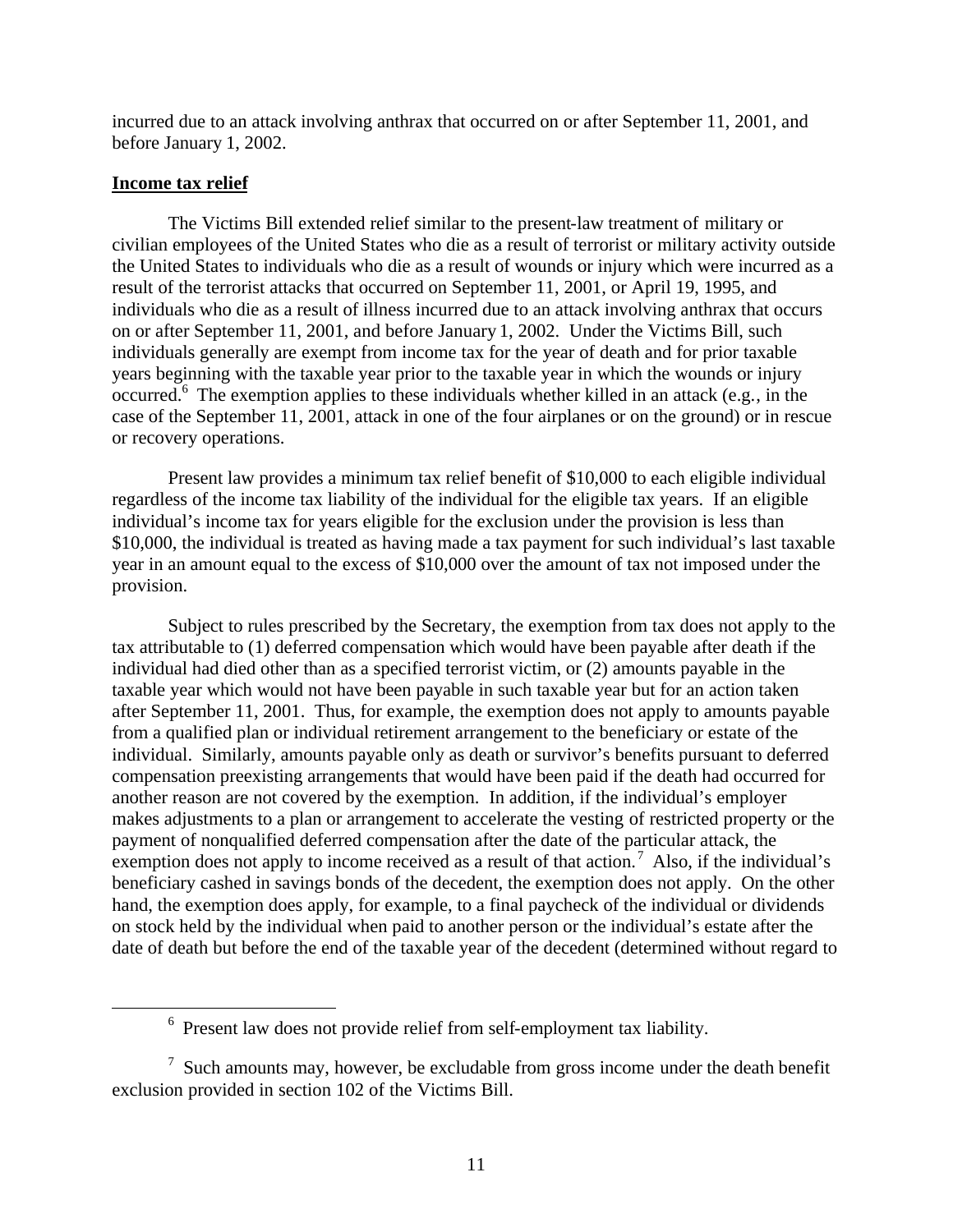the death). The exemption also applies to payments of an individual's accrued vacation and accrued sick leave.

The tax relief does not apply to any individual identified by the Attorney General to have been a participant or conspirator in any terrorist attack to which the provision applies, or a representative of such individual.

### **Exclusion of death benefits**

The Victims Bill generally provides an exclusion from gross income for amounts received if such amounts are paid by an employer (whether in a single sum or otherwise $\delta$ ) by reason of the death of an employee who dies as a result of wounds or injury which were incurred as a result of the terrorist attacks that occurred on September 11, 2001, or April 19, 1995, or as a result of illness incurred due to an attack involving anthrax that occurs on or after September 11, 2001, and before January 1, 2002. Subject to rules prescribed by the Secretary, the exclusion does not apply to amounts that would have been payable if the individual had died for a reason other than the attack. The exclusion does apply, however, to death benefits provided under a qualified plan that satisfy the incidental benefit rule.

For purposes of the exclusion, self-employed individuals are treated as employees. Thus, for example, payments by a partnership to the surviving spouse of a partner who died as a result of the September 11, 2001, attacks may be excludable under the provision.

The tax relief does not apply to any individual identified by the Attorney General to have been a participant or conspirator in any terrorist attack to which the provision applies, or a representative of such individual.

## **Estate tax relief**

 $\overline{a}$ 

Present law provides a reduction in Federal estate tax for taxable estates of U.S. citizens or residents who are active members of the U.S. Armed Forces and who are killed in action while serving in a combat zone (sec. 2201). This provision also applies to active service members who die as a result of wounds, disease, or injury suffered while serving in a combat zone by reason of a hazard to which the service member was subjected as an incident of such service.

In general, the effect of section 2201 is to replace the Federal estate tax that would otherwise be imposed with a Federal estate tax equal to 125 percent of the maximum State death tax credit determined under section 2011(b). Credits against the tax, including the unified credit of section 2010 and the State death tax credit of section 2011, then apply to reduce (or eliminate) the amount of the estate tax payable.

Generally, the reduction in Federal estate taxes under section 2201 is equal in amount to the "additional estate tax." The additional estate tax is the difference between the Federal estate

<sup>&</sup>lt;sup>8</sup> Thus, for example, payments made over a period of years could qualify for the exclusion.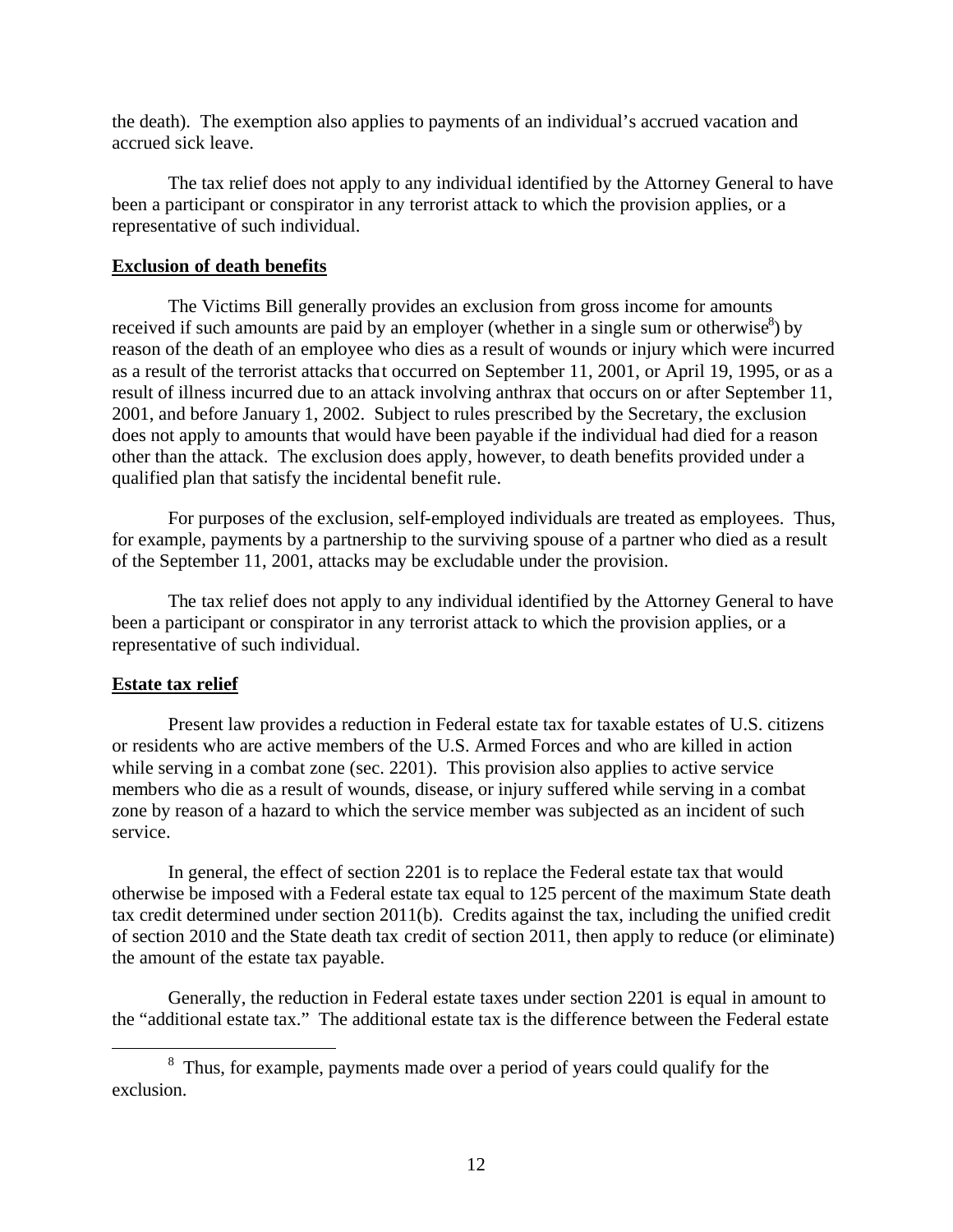tax imposed by section 2001 and 125 percent of the maximum State death tax credit determined under section 2011(b) as in effect prior to its repeal by the Economic Growth and Tax Relief Reconciliation Act of 2001.

The Victims Bill generally treats individuals who die from wounds or injury incurred as a result of the terrorist attacks that occurred on September 11, 2001, or April 19, 1995, or as a result of illness incurred due to an attack involving anthrax that occurred on or after September 11, 2001, and before January 1, 2002, in the same manner as if they were active members of the U.S. Armed Forces killed in action while serving in a combat zone or dying as a result of wounds or injury suffered while serving in a combat zone for purposes of section 2201. Consequently, the estates of these individuals are eligible for the reduction in Federal estate tax provided by section 2201. The tax relief does not apply to any individual identified by the Attorney General to have been a participant or conspirator in any terrorist attack to which the provision applies, or a representative of such individual.

The Victims bill also changes the general operation of section 2201, as it applies to both the estates of service members who qualify for special estate tax treatment under present and prior law and to the estates of individuals who qualify for the special treatment only under the Act. Under the Victims bill, the Federal estate tax is determined in the same manner for all estates that are eligible for Federal estate tax reduction under section 2201. In addition, the executor of an estate that is eligible for special estate tax treatment under section 2201 may elect not to have section 2201 apply to the estate. Thus, in the event that an estate may receive more favorable treatment without the application of section 2201 in the year of death than it would under section 2201, the executor may elect not to apply the provisions of section 2201, and the estate tax owed (if any) would be determined pursuant to the generally applicable rules.

Under the Victims bill, section 2201 no longer reduces Federal estate tax by the amount of the additional estate tax. Instead, the Victims bill provides that the Federal estate tax liability of eligible estates is determined under section 2001 (or section 2101, in the case of decedents who were neither residents nor citizens of the United States), using a rate schedule that is equal to 125 percent of the pre-EGTRRA maximum State death tax credit amount. This rate schedule is used to compute the tax under section 2001(b) or section 2101(b) (i.e., both the tentative tax under section 2001(b)(1) and section 2101(b), and the hypothetical gift tax under section  $2001(b)(2)$  are computed using this rate schedule). As a result of this provision, the estate tax is unified with the gift tax for purposes of section 2201 so that a single graduated (but reduced) rate schedule applies to transfers made by the individual at death, based upon the cumulative taxable transfers made both during lifetime and at death.

In addition, while the Victims bill provides an alternative reduced rate table for purposes of determining the tax under section 2001(b) or section 2101(b), the amount of the unified credit nevertheless is determined as if section 2201 did not apply, based upon the unified credit as in effect on the date of death. For example, in the case of victims of the September 11, 2001, terrorist attack, the applicable unified credit amount under section 2010(c) would be determined by reference to the actual section 2001(c) rate table.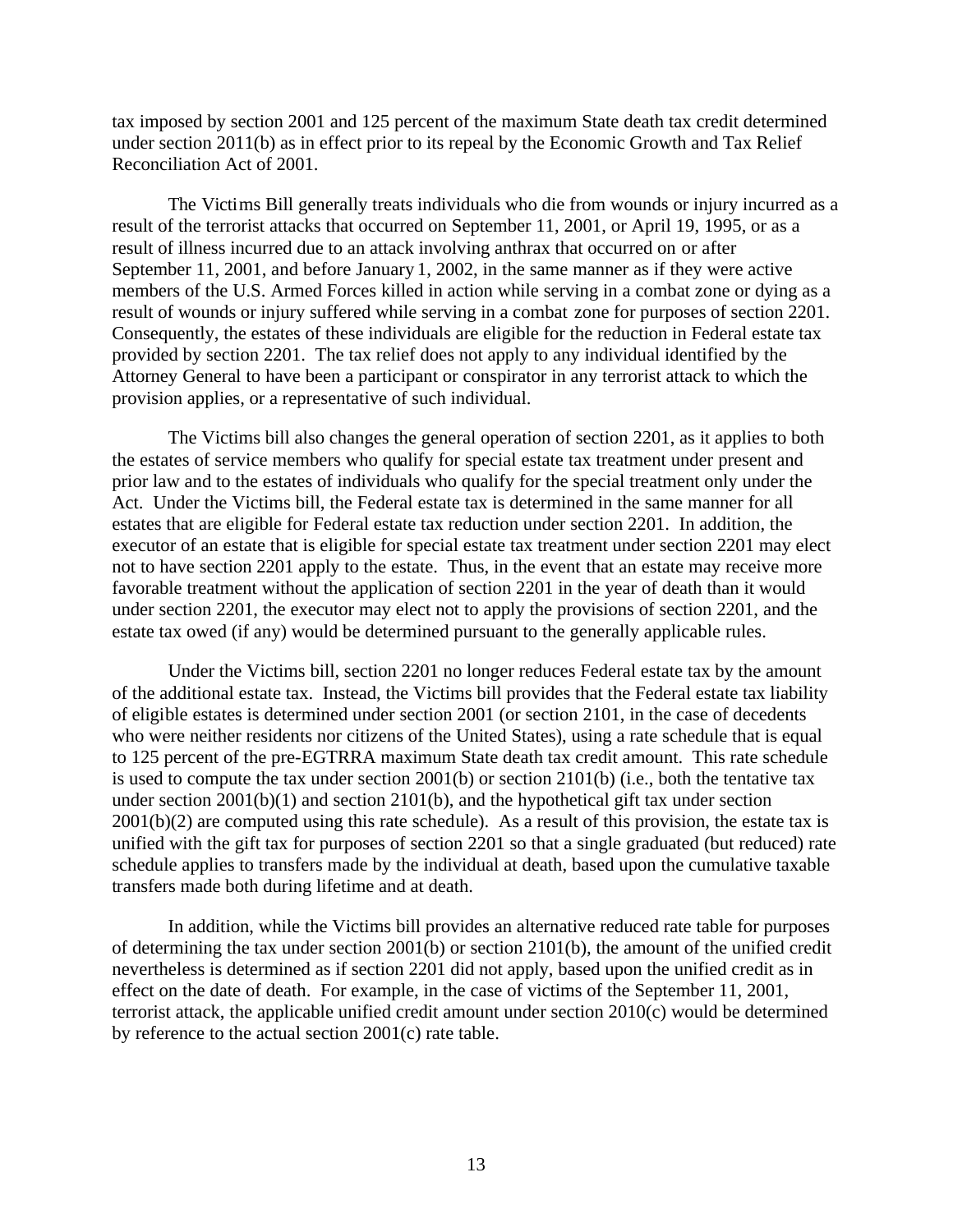## **Explanation of Provision**

The bill extends the exclusion from income tax, the exclusion for death benefits, and the estate tax relief available under the Victims of Terrorism Tax Relief Act of 2001 to astronauts who lose their lives on a space mission (including the individuals who lost their lives in the space shuttle Columbia disaster).

## **Effective Date**

The provision is generally effective for qualified individuals whose lives are lost in the line of duty after December 31, 2002.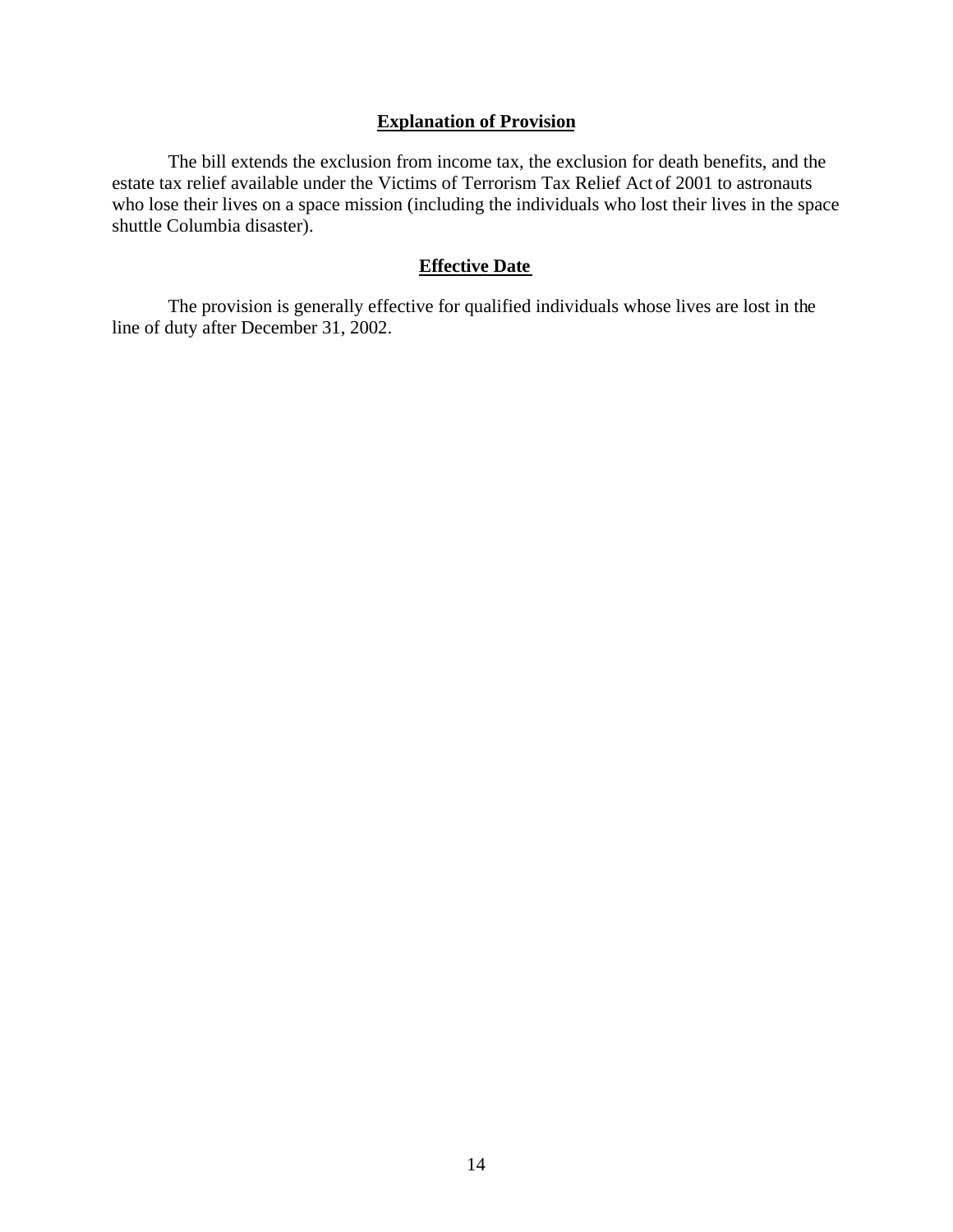## **TITLE III. HEALTH PROVISIONS**

## **A. Add Vaccines Against Hepatitis A to the List of Taxable Vaccines (sec. 301 of the bill and sec. 4132 of the Code)**

### **Present Law**

A manufacturer's excise tax is imposed at the rate of 75 cents per dose<sup>9</sup> on the following vaccines routinely recommended for administration to children: diphtheria, pertussis, tetanus, measles, mumps, rubella, polio, HIB (haemophilus influenza type B), hepatitis B, varicella (chicken pox), rotavirus gastroenteritis, and streptococcus pneumoniae. The tax applied to any vaccine that is a combination of vaccine components equals 75 cents times the number of components in the combined vaccine.

Amounts equal to net revenues from this excise tax are deposited in the Vaccine Injury Compensation Trust Fund to finance compensation awards under the Federal Vaccine Injury Compensation Program for individuals who suffer certain injuries following administration of the taxable vaccines. This program provides a substitute Federal, "no fault" insurance system for the State-law tort and private liability insurance systems otherwise applicable to vaccine manufacturers. All persons immunized after September 30, 1988, with covered vaccines must pursue compensation under this Federal program before bringing civil tort actions under State law.

#### **Explanation of Provision**

The bill adds any vaccine against hepatitis A to the list of taxable vaccines.

### **Effective Date**

The provision is effective for vaccines sold beginning on the first day of the first month beginning more than four weeks after the date of enactment.

## **B. Expand Human Clinical Trials Expenses Qualifying for the Orphan Drug Tax Credit (sec. 302 of the bill and sec. 280C of the Code)**

### **Present Law**

Taxpayers may claim a 50-percent orphan drug tax credit for expenses related to human clinical testing of drugs for the treatment of certain rare diseases and conditions, generally those that afflict less than 200,000 persons in the United States. Qualifying expenses are those paid or incurred by the taxpayer after the date on which the drug is designated as a potential treatment for a rare disease or disorder by the Food and Drug Administration ("FDA") in accordance with section 526 of the Federal Food, Drug, and Cosmetic Act.

1

<sup>&</sup>lt;sup>9</sup> Sec. 4131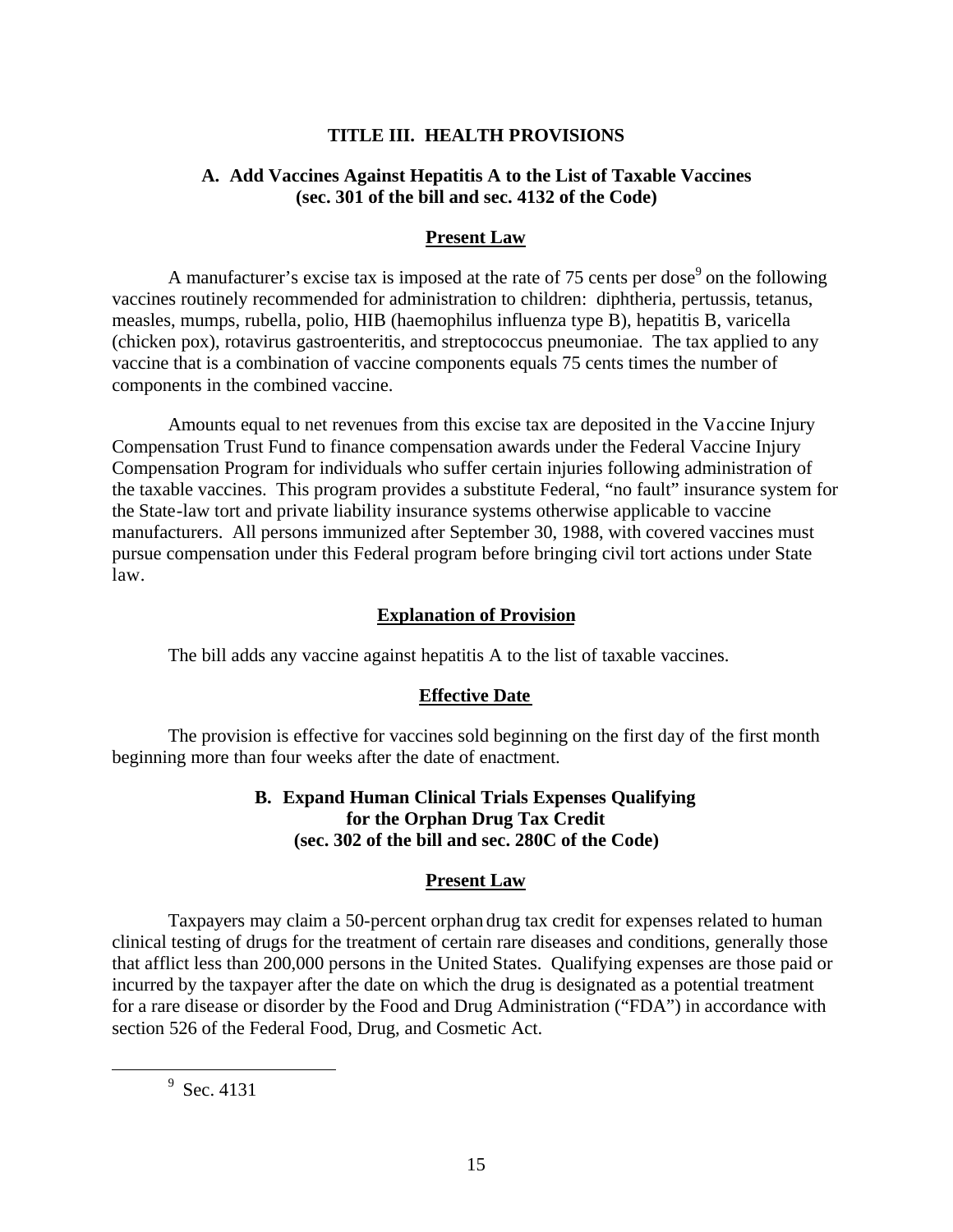### **Explanation of Provision**

The bill expands qualifying expenses to include those expenses related to human clinical testing incurred after the date on which the taxpayer files an application with the FDA for designation of the drug under section 526 of the Federal Food, Drug, and Cosmetic Act as a potential treatment for a rare disease or disorder. As under present law, the credit may only be claimed for such expenses related to drugs designated as a potential treatment for a rare disease or disorder by the FDA in accordance with section 526 of such Act. This expansion is repealed for such expenses incurred after December 31, 2010.

## **Effective Date**

The provision is effective for expenditures paid or incurred after the date of enactment.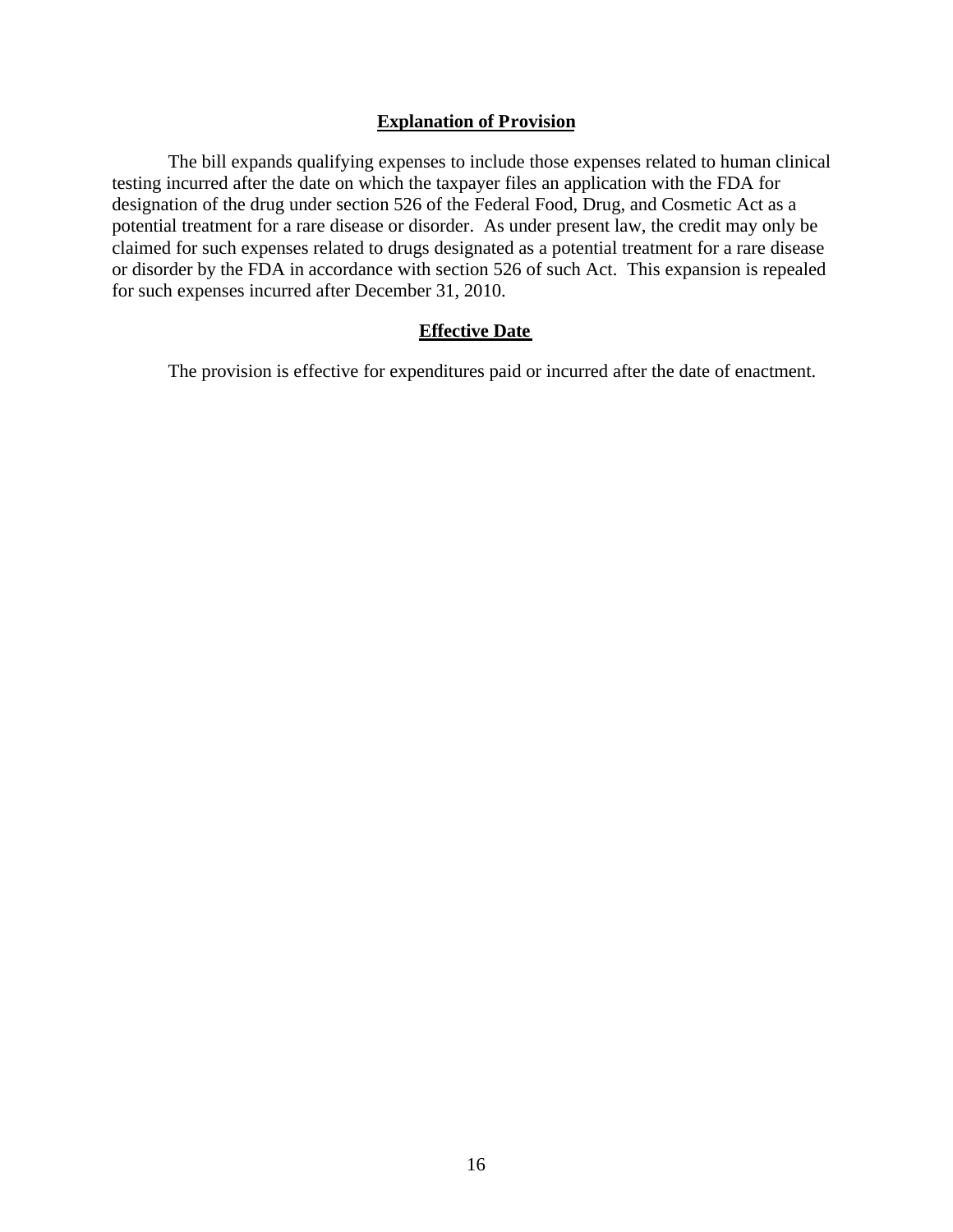#### **TITLE IV. ENVIRONMENTAL PROVISION**

### **A. Pilot Project for Forest Conservation Activities (sec. 401 of the bill)**

#### **Present Law**

#### **Tax-exempt bonds**

1

#### In general

Interest on debt incurred by States or local governments is excluded from income if the proceeds of the borrowing are used to carry out governmental functions of those entities or the debt is repaid with governmental funds (section 103). Interest on bonds that nominally are issued by States or local governments, but the proceeds of which are used (directly or indirectly) by a private person and payment of which is derived from funds of such a private person is taxable unless the purpose of the borrowing is approved specifically in the Code or in a non-Code provision of a revenue Act. These bonds are called "private activity bonds." The term "private person" includes the Federal Government and all other individuals and entities other than States or local governments.

#### Private activities eligible for financing with tax-exempt private activity bonds

Present law includes several exceptions permitting States or local governments to act as conduits providing tax-exempt financing for private activities. Both capital expenditures and limited working capital expenditures of charitable organizations described in section  $501(c)(3)$  of the Code may be financed with tax-exempt bonds ("qualified  $501(c)(3)$  bonds").

States or local governments may issue tax-exempt "exempt-facility bonds" to finance property for certain private businesses. Business facilities eligible for this financing include transportation (airports, ports, local mass commuting, and high speed intercity rail facilities); privately owned and/or privately operated public works facilities (sewage, solid waste disposal, local district heating or cooling, and hazardous waste disposal facilities); privately owned and/or operated low-income rental housing;<sup>10</sup> and certain private facilities for the local furnishing of electricity or gas. A further provision allows tax-exempt financing for "environmental enhancements of hydro-electric generating facilities." Tax-exempt financing also is authorized for capital expenditures for small manufacturing facilities and land and equipment for first-time farmers ("qualified small-issue bonds"), local redevelopment activities ("qualified redevelopment bonds"), and eligible empowerment zone and enterprise community businesses. Tax-exempt private activity bonds also may be issued to finance limited non-business purposes: certain student loans and mortgage loans for owner-occupied housing ("qualified mortgage bonds" and "qualified veterans' mortgage bonds").

<sup>&</sup>lt;sup>10</sup> Residential rental projects must satisfy low-income tenant occupancy requirements for a minimum period of 15 years.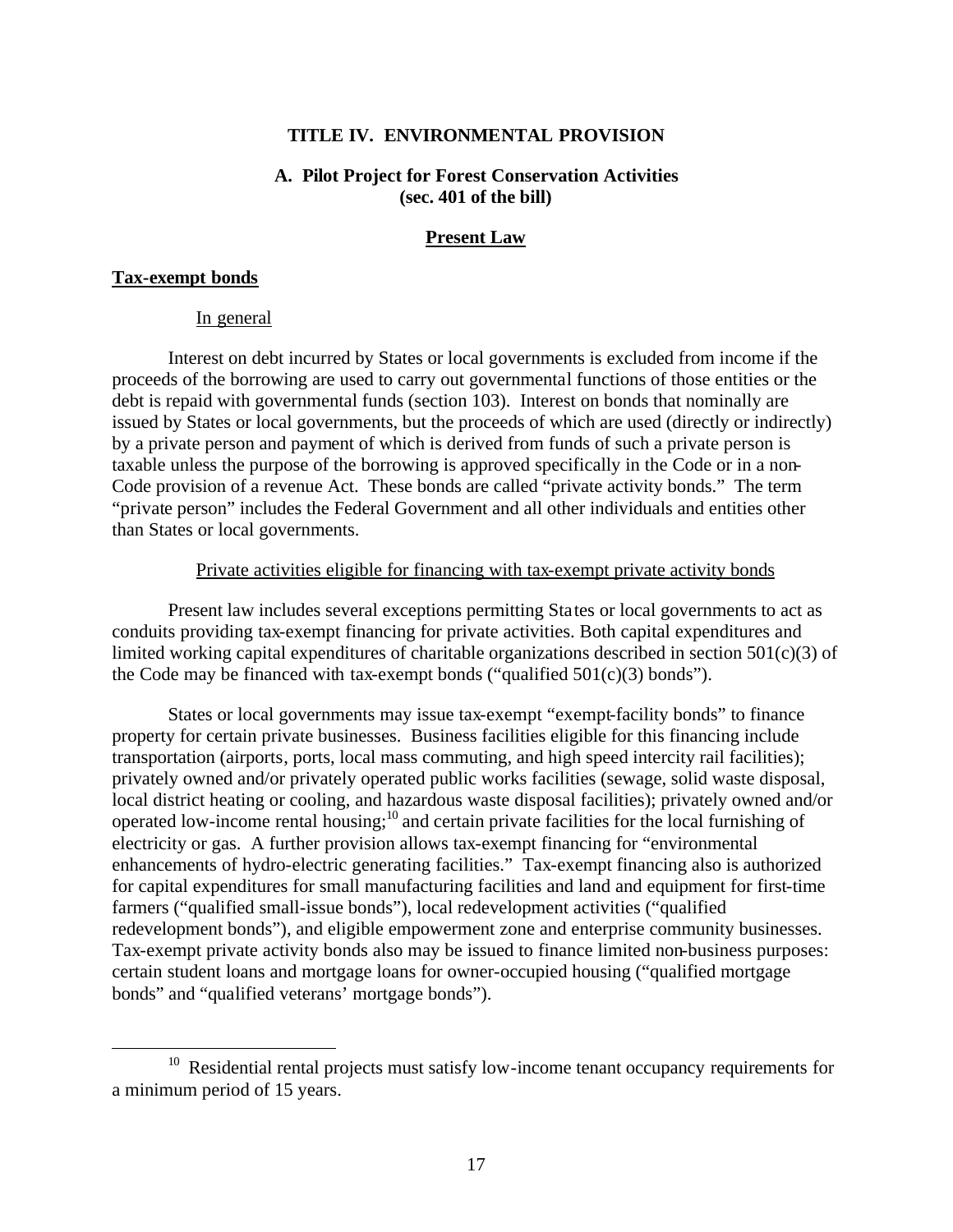With the exception of qualified  $501(c)(3)$  bonds, private activity bonds may not be issued to finance working capital requirements of private businesses. In most cases, the aggregate volume of tax-exempt private activity bonds that may be issued in a State is restricted by annual volume limits.

Several additional restrictions apply to the issuance of tax-exempt bonds. First, private activity bonds (other than qualified  $501(c)(3)$  bonds) may not be advance refunded. Governmental bonds and qualified  $501(c)(3)$  bonds may be advance refunded one time. An advance refunding occurs when the refunded bonds are not retired within 90 days of issuance of the refunding bonds.

Issuance of private activity bonds is subject to restrictions on use of proceeds for the acquisition of land and existing property, use of proceeds to finance certain specified facilities (e.g., airplanes, skyboxes, other luxury boxes, health club facilities, gambling facilities, and liquor stores) and use of proceeds to pay costs of issuance (e.g., bond counsel and underwriter fees). Additionally, the term of the bonds generally may not exceed 120 percent of the economic life of the property being financed and certain public approval requirements (similar to requirements that typically apply under State law to issuance of governmental debt) apply under Federal law to issuance of private activity bonds. Present and prior law precludes substantial users of property financed with private activity bonds from owning the bonds to prevent their deducting tax-exempt interest paid to themselves. Finally, owners of most private-activity-bondfinanced property are subject to special "change-in-use" penalties if the use of the bond-financed property changes to a use that is not eligible for tax-exempt financing while the bonds are outstanding.

#### **Taxation of income from timber harvesting**

In general, gross income for Federal income tax purposes means all income from whatever source derived, including gross income derived from a trade or business. An organization exempt from taxation generally is subject to tax on its unrelated business taxable income, generally defined to mean gross income (less deductions) derived from a trade or business, the conduct of which is not substantially related to the exercise or performance of the organization's exempt purposes or functions, that is regularly carried on by the organization. Special unrelated trade or business income rules applicable to the cutting of timber are contained in sections 512(b)(5) and 631. Under these rules, the determination of whether income derived from the cutting of timber constitutes unrelated trade or business income depends upon a variety of factors.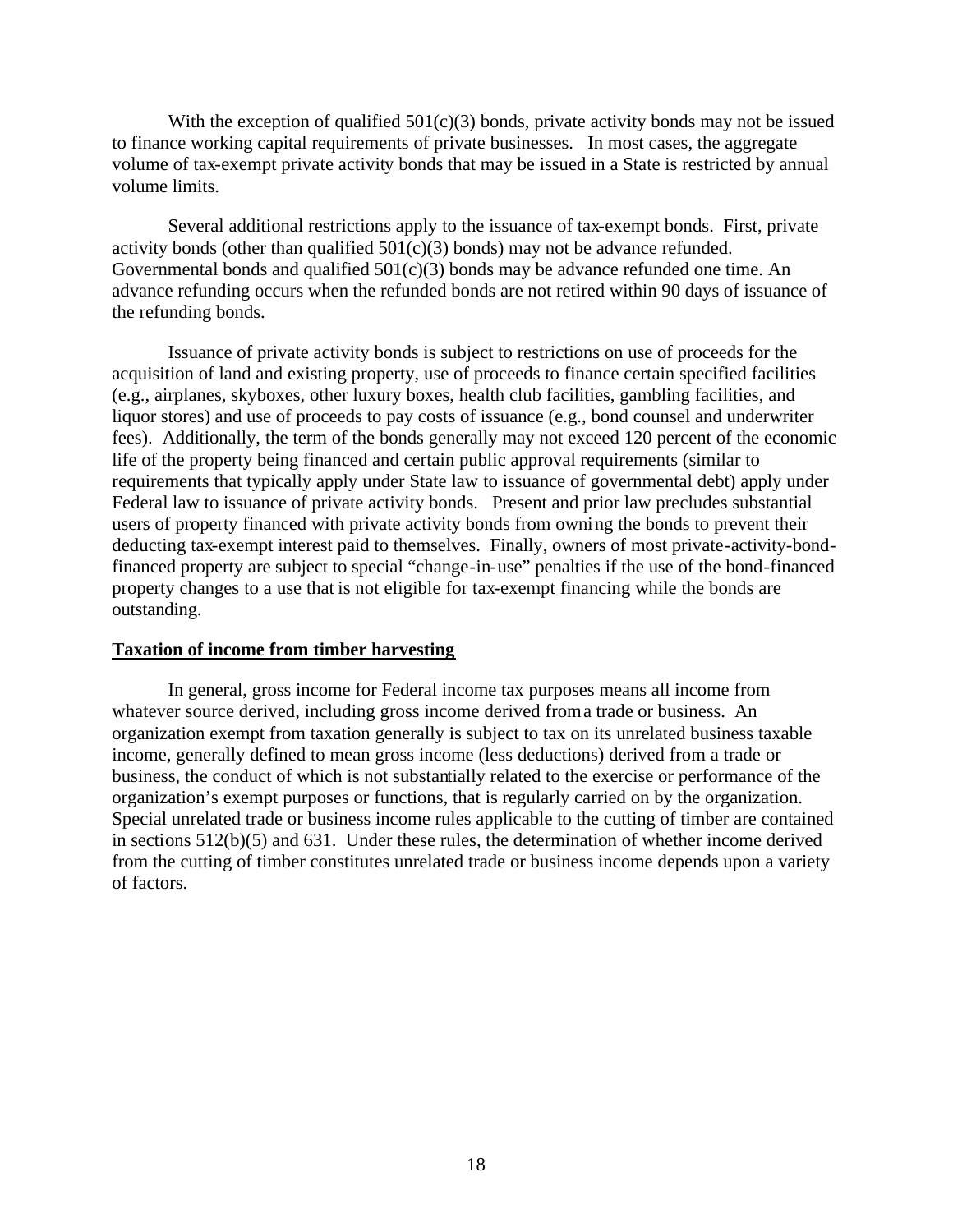## **Explanation of Provision**

## **Exempt facility bonds**

The bill permits the Evergreen Forest  $Trust<sup>11</sup>$  to acquire forest and forest land in the State of Washington using up to \$250 million of tax-exempt bonds. The bill creates a new category of tax-exempt bonds, the qualified forest conservation bond. A qualified forest conservation bond means any bond issued as part of an issue if: (1) 95 percent or more of the net proceeds of such issue are to be used for qualified project costs; (2) such bond is an obligation of the State of Washington or any political subdivision thereof and is issued for the Evergreen Forest Trust; and (3) such bond is issued before October 1, 2004.

Qualified project costs include the cost of acquisition by the Evergreen Forest Trust, from an unrelated person, of forest and forest land that are located in the State of Washington and that, at the time of acquisition or immediately thereafter, are subject to a conservation restriction. Qualified project costs also include interest on the qualified forest conservation bonds for the three-year period beginning on the date of issuance of such bonds, and credit enhancement fees that constitute qualified guarantee fees.

Subject to the following exceptions and modifications, issuance of these tax-exempt bonds is subject to the general rules applicable to issuance of exempt-facility private activity bonds:

- (1) Issuance of the bonds is not subject to the aggregate annual State private activity bond volume limits (section 146);
- (2) The restrictions on acquisition of land and existing property do not apply (section  $147(c)$  and (d));
- (3) For purposes of section 147(b) (relating to the rule that maturity may not exceed 120 percent of economic life) the land and standing timber acquired with the proceeds of the bonds is treated as having an economic life of 35 years; and
- (4) Interest on the bonds is not a preference item for purposes of the alternative minimum tax preference for private activity bond interest (section  $57(a)(5)$ ).

Qualified forest conservation bonds may be currently refunded if certain circumstances are met, but may not be advance refunded.

## **Exclusion of certain income from income tax**

 $\overline{a}$ 

Under the bill, income, gains, deductions, losses, or credits from a qualified harvesting activity conducted by the Evergreen Forest Trust are not subject to tax or taken into account for

<sup>&</sup>lt;sup>11</sup> The Evergreen Forest Trust is a nonprofit corporation incorporated on February 25, 2000, under chapter 24.03 of the Revised Code of Washington, recognized as an organization described under section 501(c)(3) on May 11, 2001.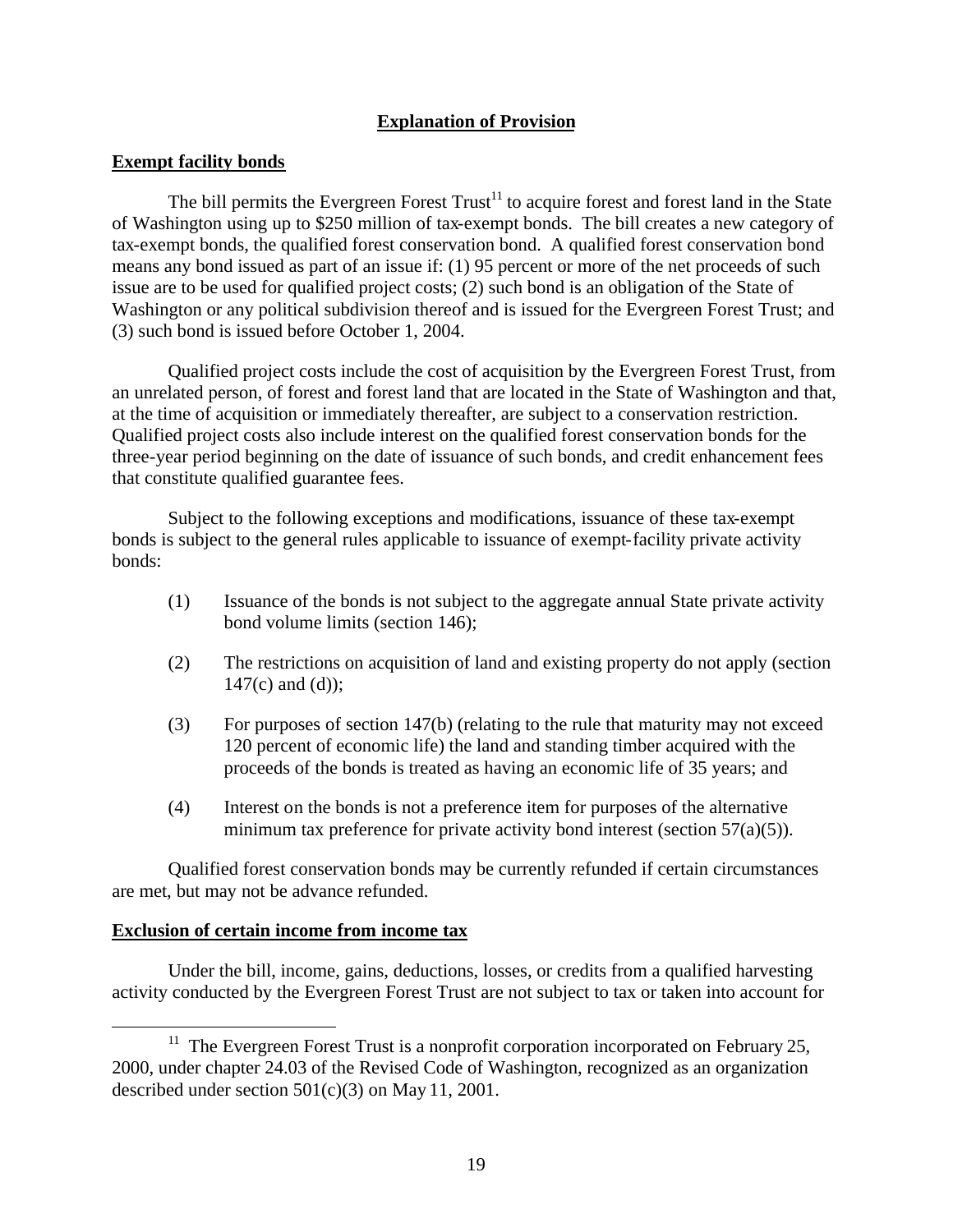Federal income tax purposes. A qualified harvesting activity means the sale, lease, or harvesting of standing timber on land acquired by the trust with the qualified forest conservation bond proceeds and pursuant to a qualified conservation plan. The exclusion of income derived from a qualified harvesting activity generally applies so long as the trust retains its status as a nonprofit entity organized and operated for charitable and conservation purposes, and the qualified forest conservation bonds are outstanding and qualify as section 142 bonds.

Timber cutting and the sale or lease of timber is not a qualified harvesting activity during any period the trust fails to satisfy certain organizational requirements (i.e., it ceases to be a qualified organization). Further, timber cutting and the sale or lease of timber is not a qualified harvesting activity to the extent the timber cutting exceeds certain prescribed limits. For this purpose, the average annual area of timber harvested cannot exceed 2.5 percent of the total area of the land acquired with the qualified forest conservation bonds, and the quantity of timber removed from the land cannot violate sustained-yield principles (i.e., the removal of timber cannot diminish the forest's timber yield potential on an ongoing basis). Certain deviations from these restrictions are permitted to protect the forest from catastrophic danger.

A qualified conservation plan means a multiple use plan (a) designed and administered primarily for specific conservation purposes, including the protection of wildlife, fish, timber, scenic attributes, recreation, and soil and water quality of the forest and forest land, (b) mandates that forest conservation is the single-most significant use of the forest and land, and (c) requires that timber harvesting be consistent with restoring and maintaining the forest to its historic condition as to types and ages of trees, preventing damage from fire, insect and disease, promoting certain forestry management research, and protecting or preserving wildlife, fish, and open space.

The Evergreen Forest Trust remains a qualified organization so long as (a) it is a nonprofit entity organized and operated exclusively for charitable purposes, specifically with respect to forest lands and other renewable resources, (b) more than one half of the value of property of which consists of forest and forest lands acquired with the qualified forest conservation bonds, (c) it periodically conducts public education programs, (d) its board satisfies certain board composition requirements designed to ensure that it represents public conservation interests, (e) a supermajority vote is required to approve and amend the trust's qualified conservation plan, and (f) upon dissolution, the trust's assets must be dedicated to a qualified conservation organization exempt from tax under section  $501(c)(3)$  or a governmental unit.

Once the qualified forest conservation bonds are no longer outstanding (or cease to qualify as section 142 bonds), the trust is liable for a recapture of tax benefits (plus interest) it derived from the bill's special exclusion rules, to the extent the trust's harvesting activities exceeded the 2.5 percent average annual area limitation.

## **Effective Date**

The provision is effective for obligations issued after the date of enactment.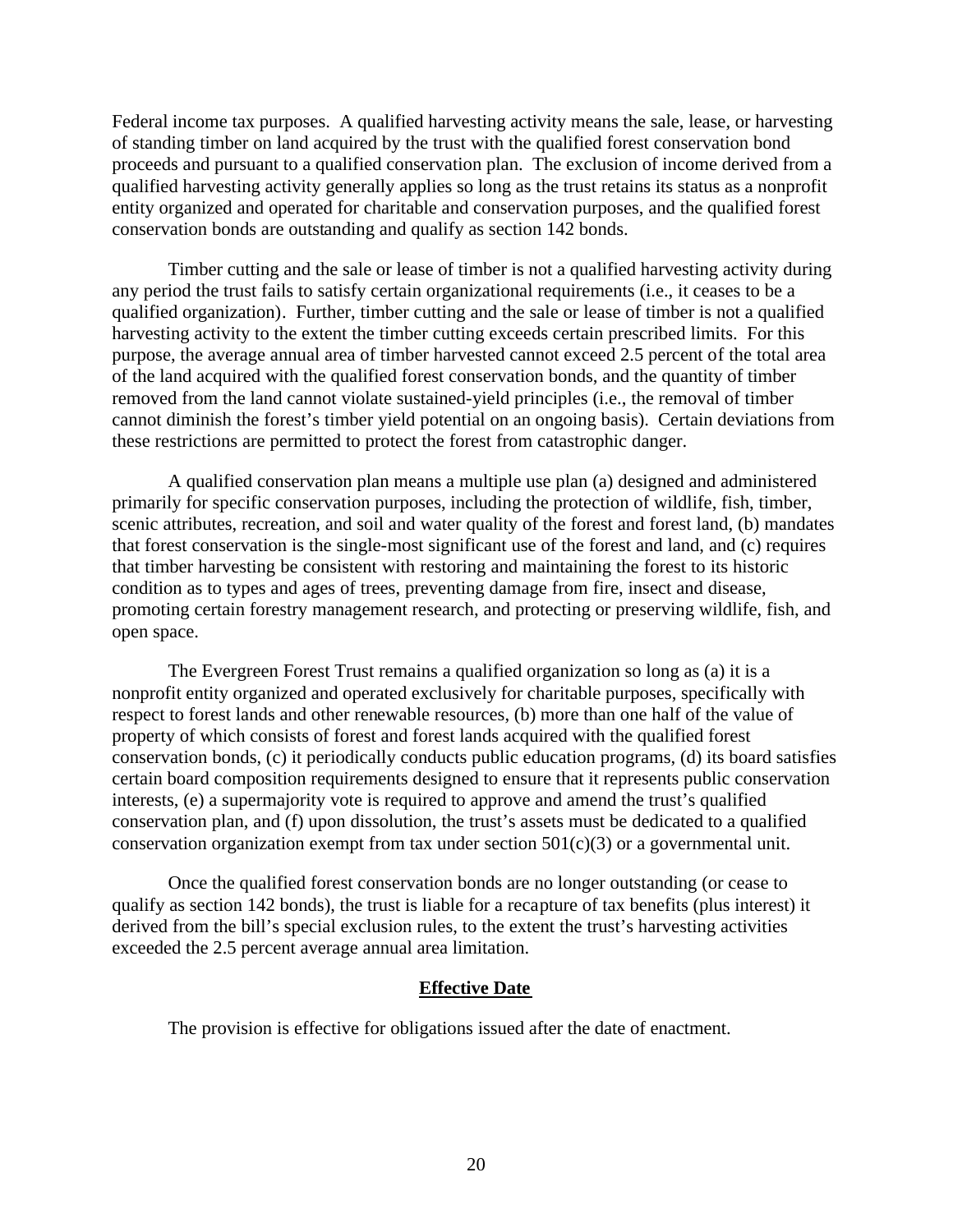#### **TITLE V. RELIEF AND EQUITY FOR SMALL BUSINESSES**

### **A. Simplification of Excise Tax Imposed on Bows and Arrows (sec. 501 of the bill and sec. 4161 of the Code)**

#### **Present Law**

The Code imposes an excise tax of 11 percent on the sale by a manufacturer, producer or importer of any bow with a draw rate of 10 pounds or more.<sup>12</sup> An excise tax of 12.4 percent is imposed on the sale by a manufacturer or importer of any shaft, point, nock, or vane designed for use as part of an arrow which after its assembly (1) is over 18 inches long, or (2) is designed for use with a taxable bow (if shorter than 18 inches).<sup>13</sup> No tax is imposed on finished arrows. An 11-percent excise tax also is imposed on any part of an accessory for taxable bows and on quivers for use with arrows (1) over 18 inches long or (2) designed for use with a taxable bow (if shorter than  $18$  inches).<sup>14</sup>

#### **Explanation of Provision**

The bill increases the minimum draw weight for a taxable bow from 10 pounds to 30 pounds. The bill also imposes an excise tax of 12 percent on arrows generally. An arrow for this purpose is defined as an arrow shaft to which additional components are attached. The present law 12.4-percent excise tax on certain arrow components is unchanged by the proposal. The bill provides that the 12-percent excise tax on arrows will not apply if the arrow contains an arrow shaft that was subject to the tax on arrow components. Finally, the bill subjects certain broadheads (a type of arrow point) to an excise tax equal to 11 percent of the sales price instead of 12.4 percent.

#### **Effective Date**

The provision is effective for articles sold by the manufacturer, producer, or importer 90 days after the date of enactment.

## **B. Capital Gains Treatment to Apply to Outright Sales of Timber by Landowner (sec. 502 of the bill and sec. 631(b) of the Code)**

#### **Present Law**

Under present law, a taxpayer disposing of timber held for more than one year is eligible for capital gains treatment in three situations. First, if the taxpayer sells or exchanges timber that is a capital asset (sec. 1221) or property used in the trade or business (sec. 1231), the gain generally is long-term capital gain; however, if the timber is held for sale to customers in the taxpayer's

1

<sup>14</sup> Sec. 4161(b)(1)(B).

<sup>&</sup>lt;sup>12</sup> Sec. 4161(b)(1)(A).

<sup>&</sup>lt;sup>13</sup> Sec. 4161(b)(2).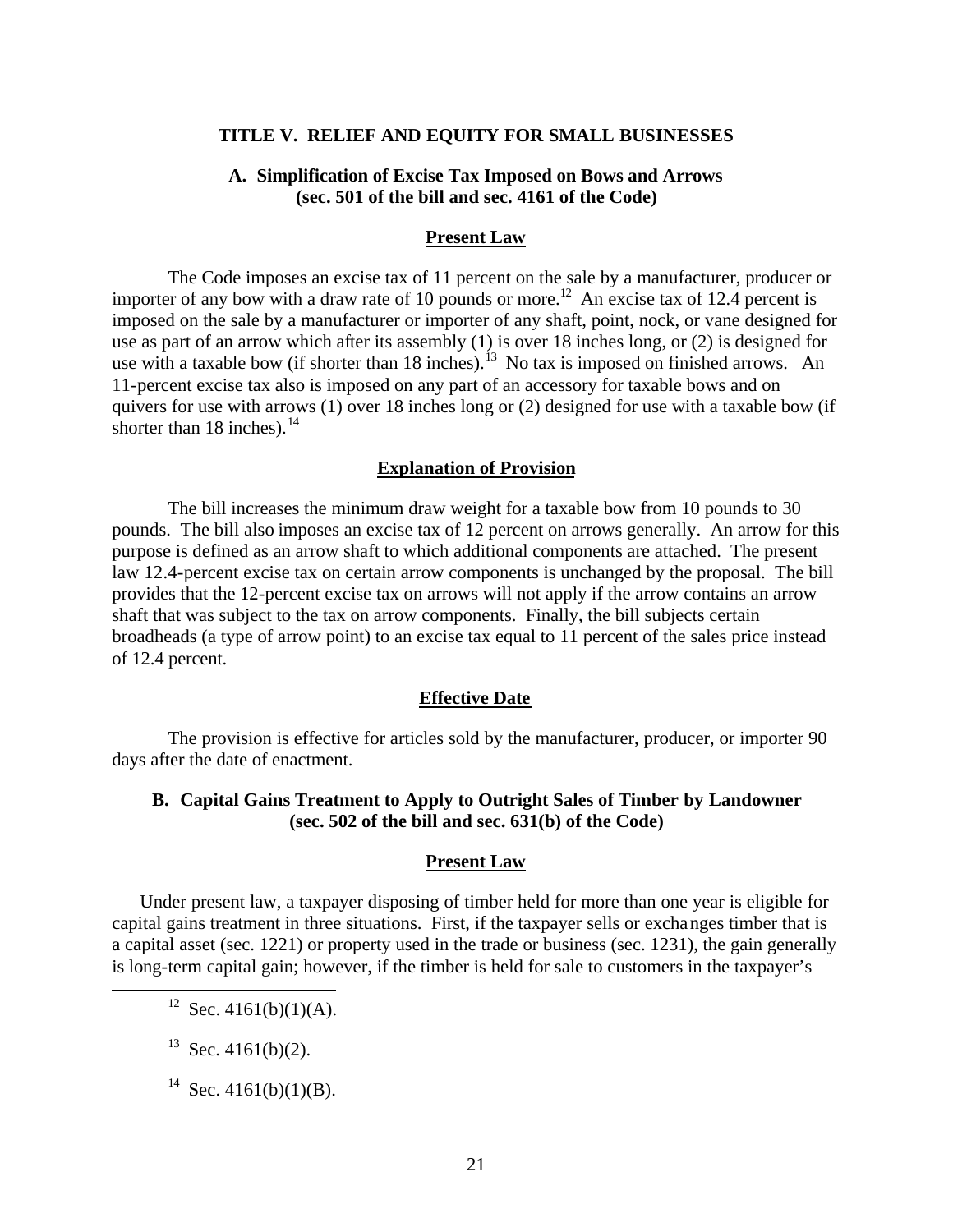business, the gain will be ordinary income. Second, if the taxpayer disposes of the timber with a retained economic interest, the gain is eligible for capital gain treatment (sec. 631(b)). Third, if the taxpayer cuts standing timber, the taxpayer may elect to treat the cutting as a sale or exchange eligible for capital gains treatment (sec. 631(a)).

## **Explanation of Provision**

Under the bill, in the case of a sale of timber by the owner of the land from which the timber is cut, the requirement that a taxpayer retain an economic interest in the timber in order to treat gains as capital gain under section 631(b) does not apply. Outright sales of timber by the landowner will qualify for capital gains treatment in the same manner as sales with a retained economic interest qualify under present law, except that the usual tax rules relating to the timing of the income from the sale of the timber will apply (rather than the special rule of section 631(b) treating the disposal as occurring on the date the timber is cut).

## **Effective Date**

The provision is effective for sales of timber after the date of enactment.

## **C. Repeal Excise Tax on Fishing Tackle Boxes (sec. 503 of the bill and sec. 4162 of the Code)**

## **Present Law**

Under present law, a 10-percent manufacturer's excise tax is imposed on specified sport fishing equipment. Examples of taxable equipment include fishing rods and poles, fishing reels, artificial bait, fishing lures, line and hooks, and fishing tackle boxes. Revenues from the excise tax on sport fishing equipment are deposited in the Sport Fishing Account of the Aquatic Resources Trust Fund. Monies in the fund are spent, subject to an existing permanent appropriation, to support Federal-State sport fish enhancement and safety programs.

## **Explanation of Provision**

The excise tax on fishing tackle boxes is repealed.

## **Effective Date**

The provision is effective beginning 30 days after the date of enactment.

## **D. Modify At-Risk Rules for Publicly Traded Nonrecourse Debt (sec. 504 of the bill and sec. 465(b)(6) of the Code)**

## **Present Law**

Present law provides an at-risk limitation on losses from business and income-producing activities, applicable to individuals and certain closely held corporations.<sup>15</sup> Under the at-risk

 $15$  Sec. 465.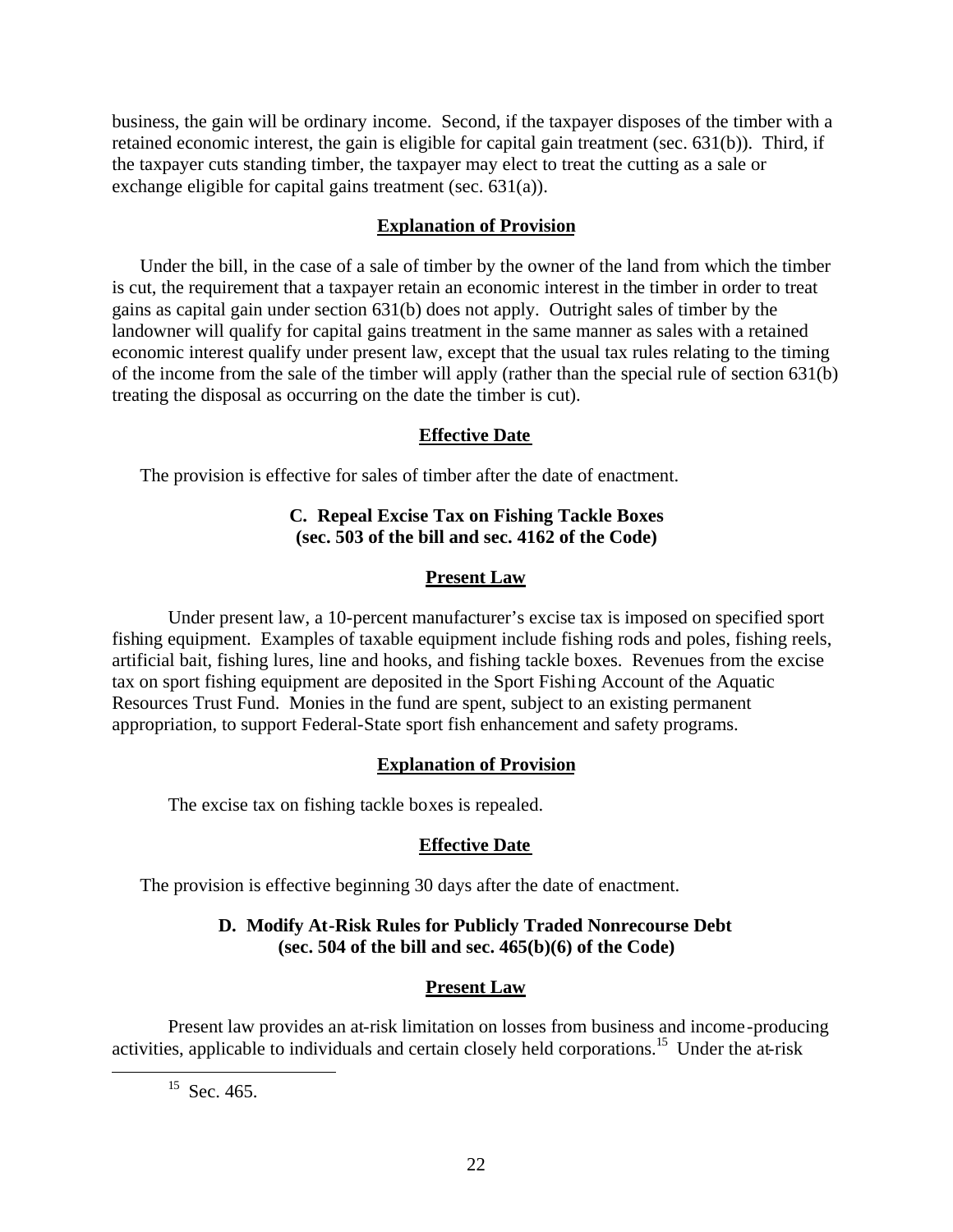rules, a taxpayer generally is not considered at risk with respect to borrowed amounts if the taxpayer is not personally liable for repayment of the debt (e.g., nonrecourse loans), and in certain other circumstances.

In the case of the activity of holding real property, however, an exception is provided for qualified nonrecourse financing that is secured by real property used in the activity. <sup>16</sup> The qualified nonrecourse financing rules require, among other things, that the financing be borrowed by the taxpayer from a qualified person or from certain governmental entities. For this purpose, a qualified person is one that is actively and regularly engaged in the business of lending money (and that is not a related person with respect to the taxpayer, is not a person from whom the taxpayer acquired the property or a related person, and is not a person that receives a fee with respect to the taxpayer's investment or a related person.<sup>17</sup> A related person is one with certain types of relationships to the taxpayer defined by statute.<sup>18</sup> The qualified nonrecourse financing rules also require that the financing be secured by real property used in the activity. <sup>19</sup>

### **Explanation of Provision**

The bill modifies the rules relating to qualified nonrecourse financing to provide that, in the case of an activity of holding real property, a taxpayer is considered at risk with respect to the taxpayer's share of certain financing that is not borrowed from a person that is regularly engaged in the business of lending money, and that is not secured by real property used in the activity, if the financing is qualified publicly traded debt.

The financing may not be borrowed from a person that is a related person with respect to the taxpayer, that is a person from whom the taxpayer acquired the property or a related person, or that is a person that receives a fee with respect to the taxpayer's investment or a related person.

Qualified publicly traded debt generally means any debt instrument that is readily tradable on an established securities market. However, qualified publicly traded debt does not include any debt instrument, the yield to maturity on which equals or exceeds the applicable Federal rate of interest for the calendar month in which it is issued, plus 5 percentage points. The applicable Federal rate is the rate determined under section 1274(d) with respect to the term of the debt instrument. Under the bill, it is intended that "readily tradable on an established securities market" have the same meaning as under section 453(f)(5).

#### **Effective Date**

The provision is effective for debt instruments issued after the date of enactment.

<sup>16</sup> Sec. 465(b)(6).

- <sup>17</sup> Sec. 49(a)(1)(D)(iv).
- <sup>18</sup> Sec. 465(b)(3)(C).
- <sup>19</sup> Sec. 465(b)(6)(A).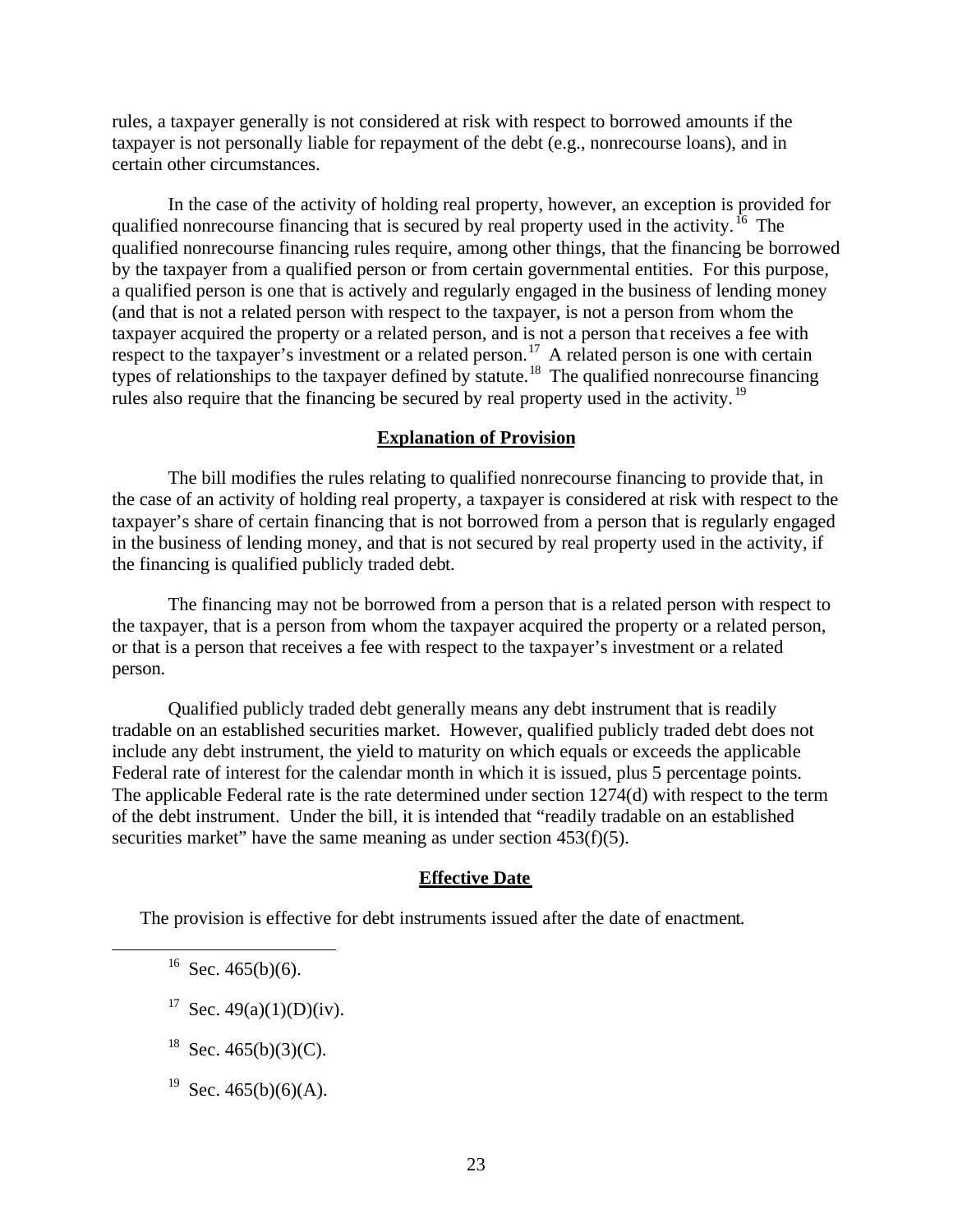### **TITLE VI. FARMER EQUITY PROVISIONS**

## **A. Special Rules for Livestock Sold on Account of Weather-Related Conditions (sec. 601 of the bill and secs. 1033 and 451 of the Code)**

#### **Present Law**

Generally, a taxpayer recognizes gain to the extent the sales price (and any other consideration received) exceeds the seller's basis in the property. The recognized gain is subject to current income tax unless the gain is deferred or not recognized under a special tax provision.

Under section 1033, gain realized by a taxpayer from an involuntary conversion of property is deferred to the extent the taxpayer purchases property similar or related in service or use to the converted property within the applicable period. The taxpayer's basis in the replacement property generally is the same as the taxpayer's basis in the converted property, decreased by the amount of any money or loss recognized on the conversion, and increased by the amount of any gain recognized on the conversion.

The applicable period for the taxpayer to replace the converted property begins with the date of the disposition of the converted property (or if earlier, the earliest date of the threat or imminence of requisition or condemnation of the converted property) and ends two years after the close of the first taxable year in which any part of the gain upon conversion is realized (the "replacement period"). Special rules extend the replacement period for certain real property and principle residences damaged by a Presidentially declared disaster to three years and four years, respectively, after the close of the first taxable year in which gain is realized.

Section 1033(e) provides that the sale of livestock (other than poultry) that is held for draft, breeding, or dairy purposes in excess of the number of livestock that would have been sold but for drought, flood, or other weather-related conditions is treated as an involuntary conversion. Consequently, gain from the sale of such livestock could be deferred by reinvesting the proceeds of the sale in similar property within a two-year period.

In general, cash-method taxpayers report income in the year it is actually or constructively received. However, section 451(e) provides that a cash-method taxpayer whose principal trade or business is farming who is forced to sell livestock due to drought, flood, or other weather-related conditions may elect to include income from the sale of the livestock in the taxable year following the taxable year of the sale. This elective deferral of income is available only if the taxpayer establishes that, under the taxpayer's usual business practices, the sale would not have occurred but for drought, flood, or weather-related conditions that resulted in the area being designated as eligible for Federal assistance. This exception is generally intended to put taxpayers who receive an unusually high amount of income in one year in the position they would have been in absent the weather-related condition.

#### **Explanation of Provision**

The bill extends the applicable period for a taxpayer to replace livestock sold on account of drought, flood, or other weather-related conditions from two years to four years after the close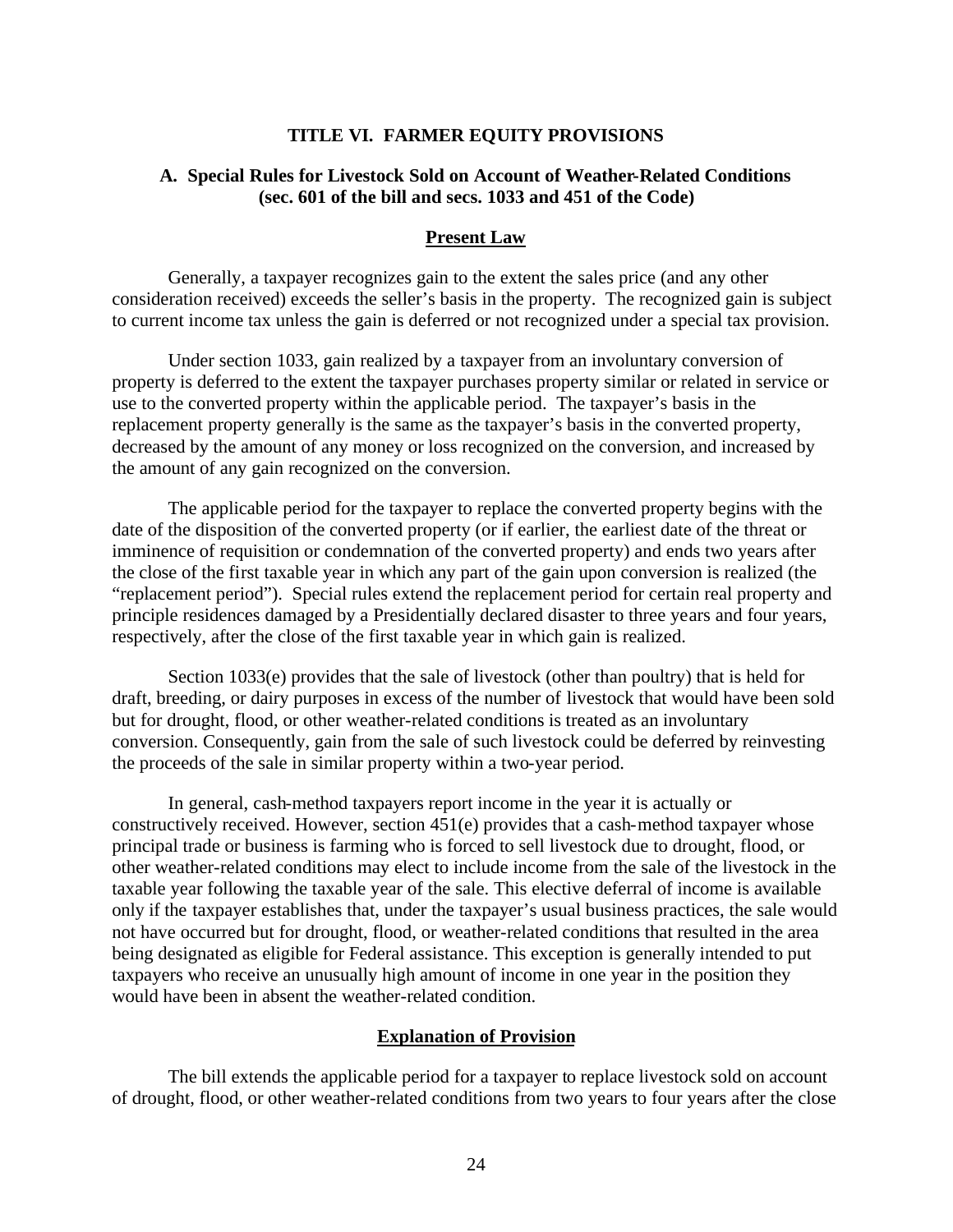of the first taxable year in which any part of the gain on conversion is realized. The extension is only available if the taxpayer establishes that, under the taxpayer's usual business practices, the sale would not have occurred but for drought, flood, or weather-related conditions that resulted in the area being designated as eligible for Federal assistance. In addition, the Secretary of the Treasury is granted authority to further extend the replacement period on a regional basis should the weather-related conditions continue longer than 3 years. Also, for property eligible for the bill's extended replacement period, the bill provides that the taxpayer can make an election under section 451(e) until the period for reinvestment of such property under section 1033 expires.

## **Effective Date**

The provision is effective for any taxable year with respect to which the due date (without regard to extensions) for the return is after December 31, 2002.

## **B. Coordinate Farmers Income Averaging and the Alternative Minimum Tax (sec. 602 of the bill and sec. 55 of the Code)**

## **Present Law**

An individual taxpayer engaged in a farming business as defined by section 263A(e)(4) may elect to compute his or her current year tax liability by averaging, over the prior three-year period, all or a portion of his or her taxable income from the trade or business of farming. The averaging election is not coordinated with the alternative minimum tax. Thus, some farmers may become subject to the alternative minimum tax solely as a result of the averaging election.

## **Explanation of Provision**

The bill coordinates farmers income averaging with the alternative minimum tax. Under the bill, a farmer would owe alternative minimum tax only to the extent he or she would owe alternative minimum tax had averaging not been elected. This result is achieved by excluding the impact of the election to average farm income from the calculation of both regular tax and tentative minimum tax, solely for the purpose of determining alternative minimum tax.

## **Effective Date**

The bill is effective for taxable years beginning after December 31, 2002.

## **C. Payment of Dividends on Stock of Cooperatives Without Reducing Patronage Dividends (sec. 603 of the bill and sec. 1388 of the Code)**

#### **Present Law**

Under present law, cooperatives generally are treated similarly to pass-through entities in that a cooperative is not subject to corporate income tax to the extent the cooperative timely pays patronage dividends. In general, patronage dividends are comprised of amounts that are paid to patrons (1) on the basis of the quantity or value of business done with or for patrons, (2) under a valid enforceable written obligation to the patron that was in existence before the cooperative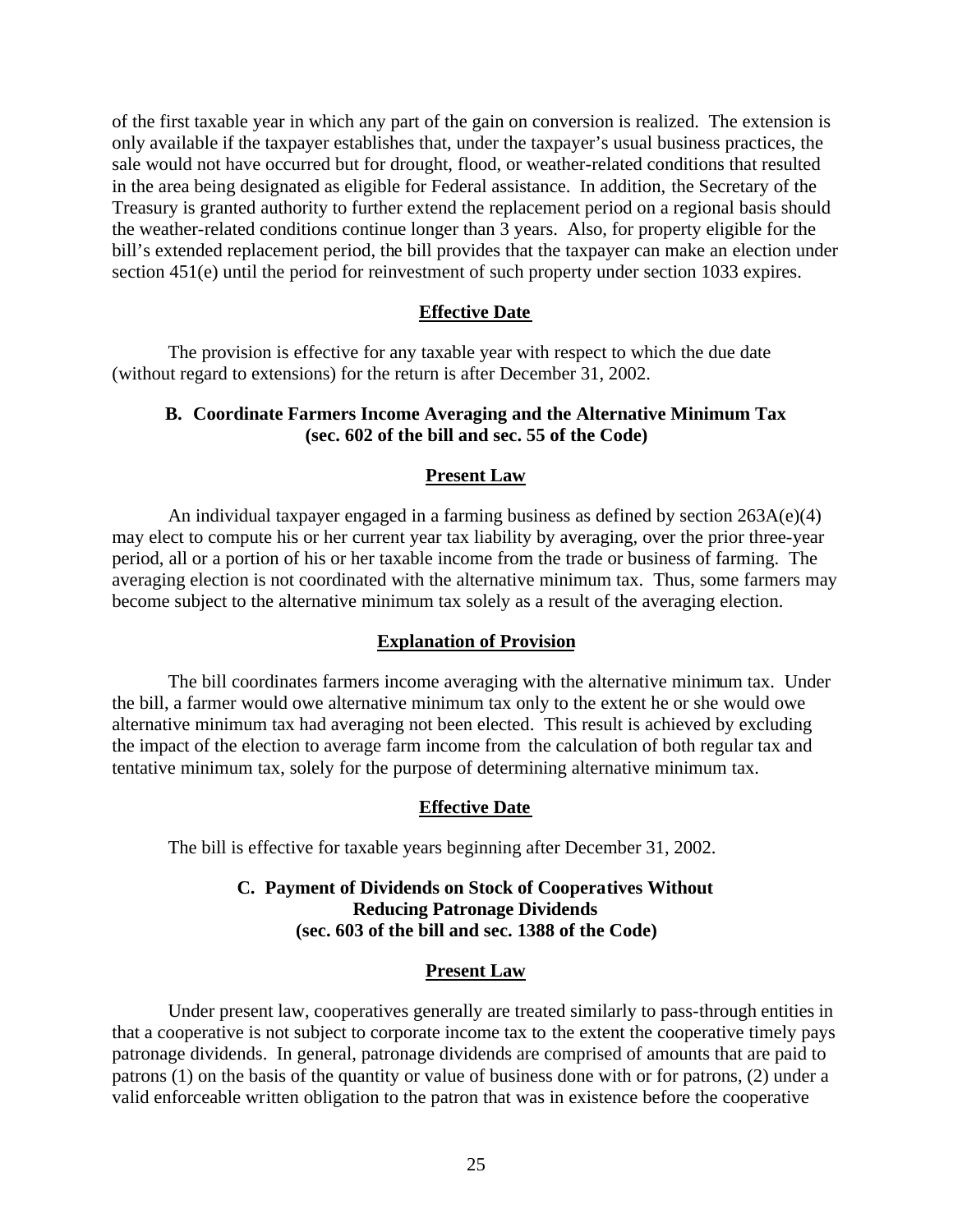received such amounts, and (3) which are determined by reference to the net earnings of the cooperative from business done with or for patrons.

Treasury Regulations provide that net earnings are reduced by dividends paid on capital stock or other proprietary capital interests (referred to as the "dividend allocation rule").<sup>20</sup> The effect of this rule is to reduce the amount of earnings that a cooperative can treat as patronage income and, thus, the amount that the cooperative can deduct as patronage dividends.

### **Explanation of Provision**

The bill provides a special rule for dividends on capital stock of a cooperative. To the extent provided in organizational documents of the cooperative, dividends on capital stock do not reduce patronage income.

## **Effective Date**

The provision is effective for distributions made in taxable years beginning after the date of enactment.

<sup>&</sup>lt;sup>20</sup> Treas. Reg. sec. 1.1388-1(a)(1).